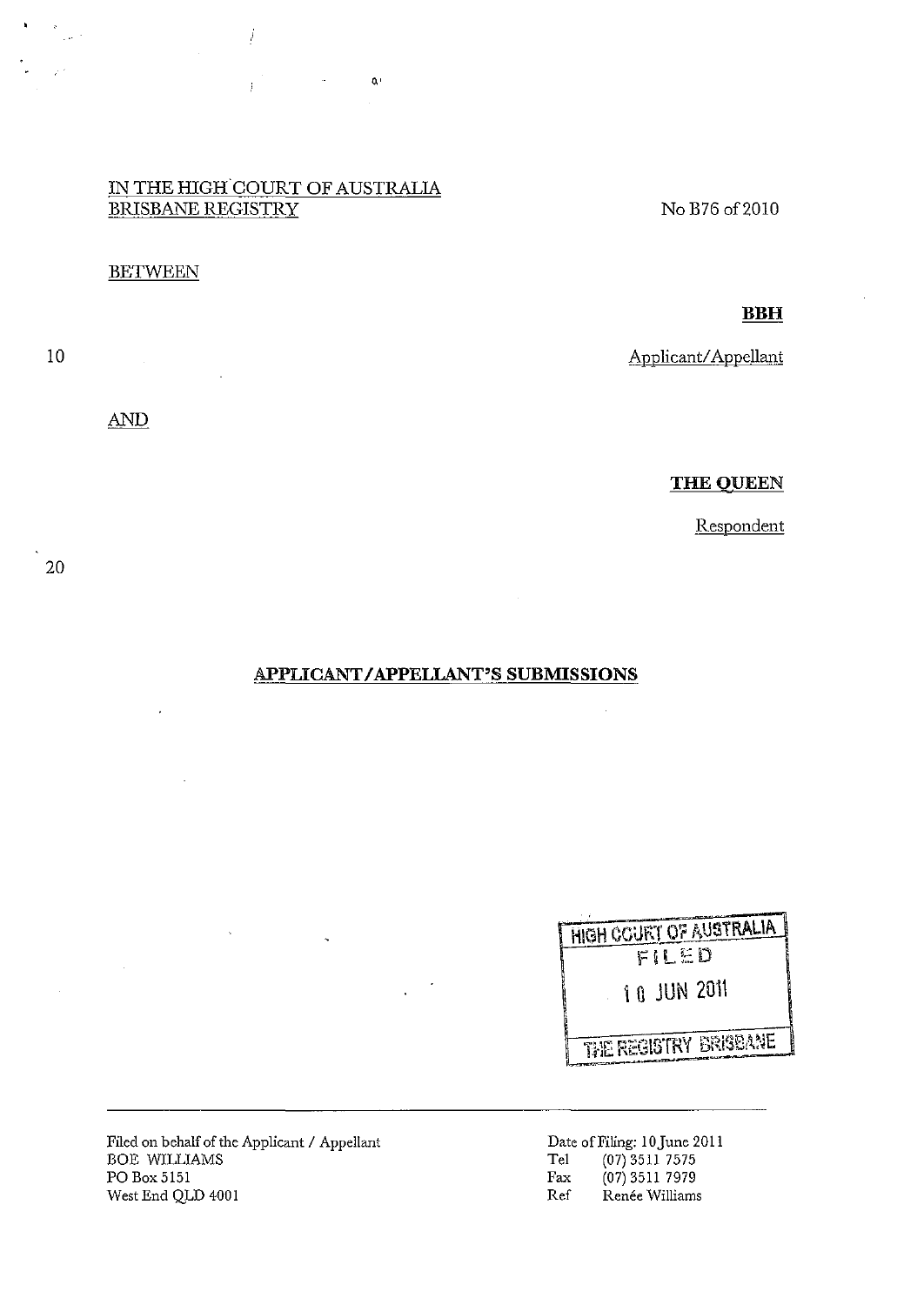#### Part 1: Certification

1 These submissions are in a form suitable for publication on the Internet.

### Part H: Issue

2 There are two matters for consideration:

(a) Is evidence of discreditable conduct<sup>1</sup>, regardless of the forensic purpose for which it is admitted, admissible in a criminal trial when there is a reasonable view of that evidence which is consistent with the innocence of the defendant?2

(b) In any event was the evidence of W admissible in this trial?

#### Part III: Section 78B of the *Judiciary Act 1903*

3 Consideration has been given to s 78B of the *Judiciary Act 1903* (Cth) and no notice should be given.

#### Part IV: Citations

4 The citation for the judgment of the Court of Appeal is *Rv BBH* [2007] QCA 348  $(CA')$ .

#### 20

10

 $\mathbf{v}_{\mathrm{eff}}$ 

### PartY: Facts

5 The applicant stood trial before a jury in the District Court of Queensland (Dick SC DC]) on an indictment charging him with one count of maintaining an unlawful sexual relationship with a child ('the maintaining count'),<sup>3</sup> seven counts of indecent treatment<sup>4</sup> and four counts of sodomy.<sup>5</sup>

<sup>1</sup> The term (discreditable conduct' is used in these submissions in the way the term was used by Gleeson *Cl*  (at 349 [IJ, 354 [12]) and Hayne J (at 382 [104]-[105]) in *HML v The Qjleen* (2008) 235 eLR 334 *('HML').*  See however the caveats placed on the use of that term by KiefeIJ in *HML* at [492J.

<sup>&</sup>lt;sup>2</sup> As was held in *HML* by Hayne J at 383 [106], with whom Gummow and Kirby  $\tilde{J}$  agreed.

<sup>&</sup>lt;sup>3</sup> With circumstances of aggravation: s 229B of the *Criminal Code Act* 1899 (QId) ("Code").

<sup>4</sup> With circumstances of aggravation: s 210 of the *Code.* 

s Section 208 of the *Code.*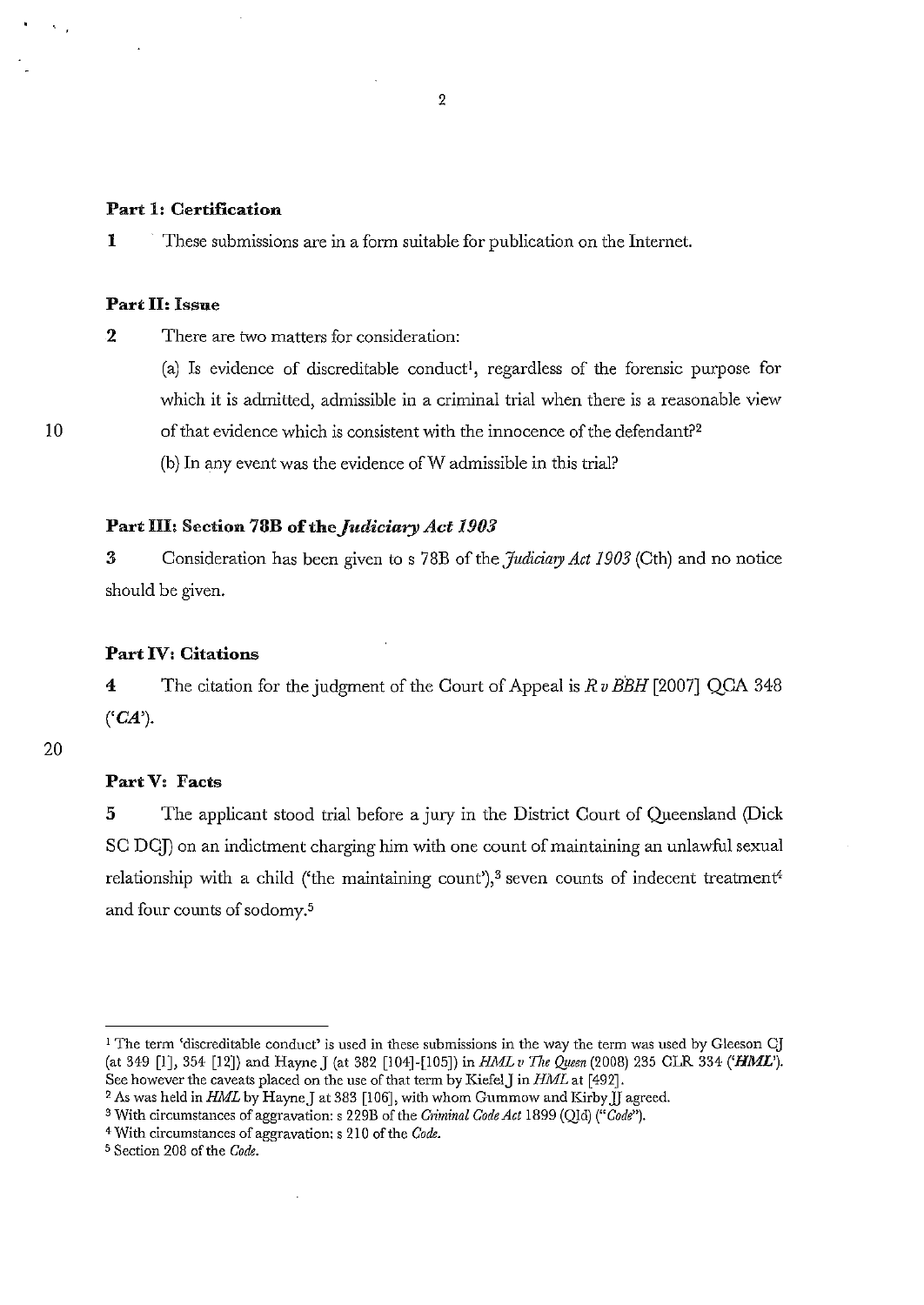6 The evidence at trial is summarised at CA [5]-[27]. In essence, the applicant's daughter ('the complainant') testified that, from when she was aged about four years old until she was 15, the applicant digitally penetrated her vagina, performed oral sex upon her and sodomised her. She made her first complaint when she was 17 years old. The facts referable to the individual offences were identified as particulars of the maintaining count, which averred that the offence continued for that entire period. The complainant also alleged that 'a lot' of sexual acts took place during this period.6

7 On 17 May 2007, the applicant was acquitted by the jury of three indecent 10 treatment counts which *were* alleged to have occurred when the complainant was aged between 4 to 14 years old. He was convicted of the maintaining count, four counts of indecent treatment and four counts of sodomy. He was sentenced to 10 years imprisonment, of which 8 must be served prior to his being eligible for release on parole.?

8 The Crown relied upon two pieces of evidence from sources other than the complainant. First, her younger brother 'W' gave evidence of something he observed when on a camping trip at his uncle's farm when he was 'approximately II years old' (when the complainant was 12). He first recalled this incident in an interview with police about 10 years later. Second, there was evidence from the complainant's mother of something the 20 applicant said to her in relation to their children including the complainant. The detail of this latter evidence is set out in *Appendix A* ('the complainant's mother's evidence'), however the focus of these submissions will be on W's evidence. <sup>8</sup>

#### 9 W's evidence included:9

MR VASTA: Tell me what you saw when you got back there?-- There was the caravan up on the landing with my sister standing behind it, bent over and my father sitting on the back grate to the van looking at my sister, and my sister only had a shirt on. She didn't have anything on from the waist down. Where was your father's hand?-- It was on her side, on her waist.

9 T71 L43 - T72 L6 (evidence in chief).

<sup>6</sup> T41 L25.

<sup>7</sup> Section 161A of the *Penalties* & *Sentences Act* 1992 (Qld) and s 182 *Con-ective Sewic,s Act* 2006 (Qld).

<sup>8</sup> **The complainant's mother's evidence was not the subject of any appeal to the Court of Appeal below or included in the original** special leave **application.**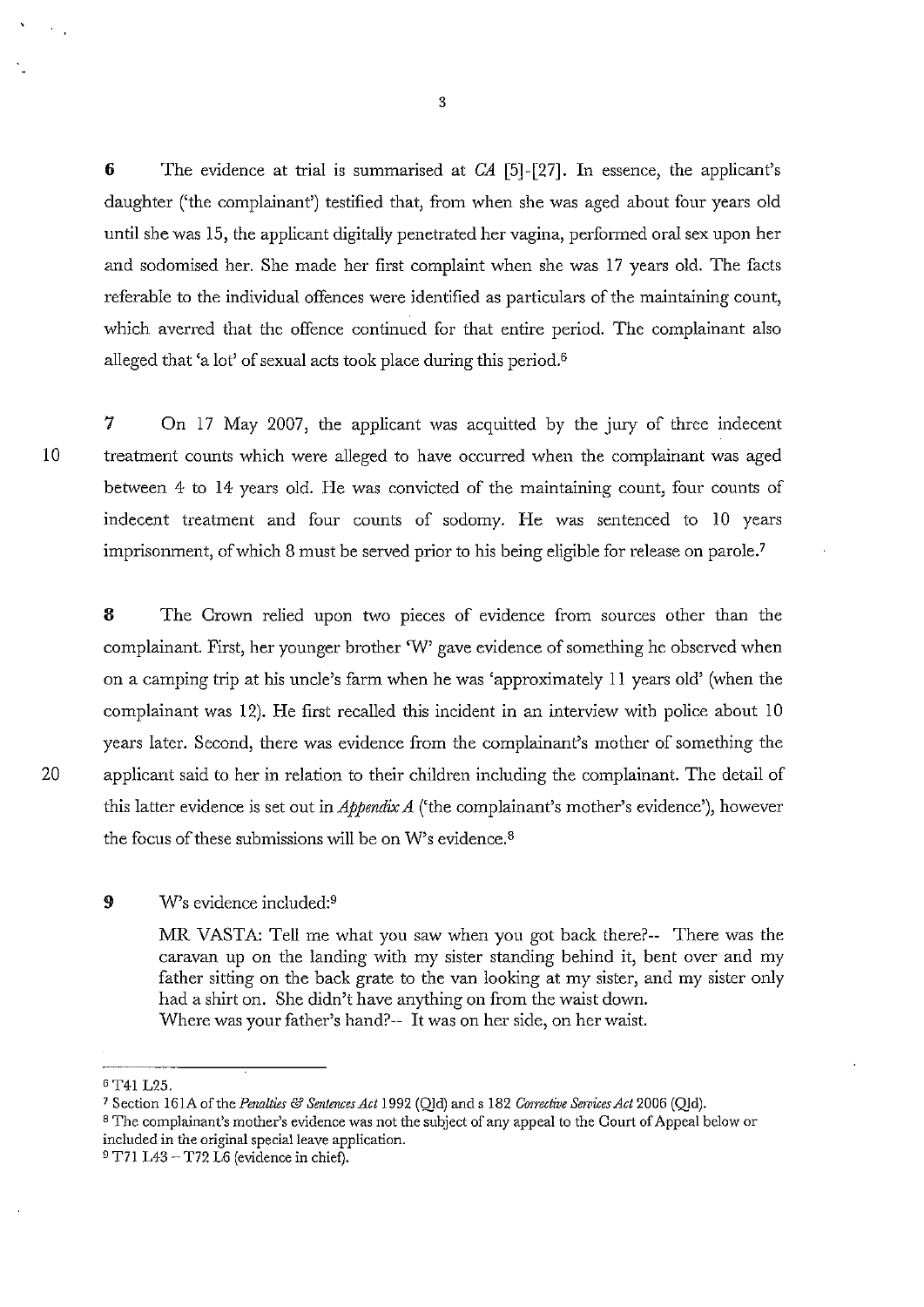And how far away was her  $-$  if you could just tell us again, your sister's bending down. Is it, as it were, touching her toes? Or how was she bending?-- Yeah, it was almost as if she was touching her toes, and she was about six inches away from my father.

HER HONOUR: And he was sitting on something, you said?--Yeah, a grate. At the back of the van there was a steel grate.

MR VASTA: And you say he was six inches away. What part of his body was closest to her bottom area?-- Besides his hand? His face.

**10**  Under cross-examination, W agreed that he saw nothing 'untoward about the event',<sup>10</sup> and was concerned that the police were incorrectly construing the event at the time he was asked to sign a statement in respect of the incident. He further agreed that he had previously contacted his father's girlfriend to voice his concern and volunteered that what he saw was consistent with an innocent act on the part of his father 'namely looking for a bee sting or ant bite' on the complainant:<sup>11</sup>

MR NOLAN: Correct, okay. Was your father, when you saw him, fully clothed?-- He didn't have a hat on.

No, but he had-----?-- Yes.

When you saw him with your sister bending forward, he had every other item of clothing that one would normally wear?-- Yes.

I don't mean a suit and tie, and I'm sure you understand what I mean?-- Yes, I do.

In fact what you saw was consistent with him perhaps looking for some sort of a bee sting or an ant bite or something of that sort?-- That's correct.

And you said that to Lisa [surname removed], I would suggest, who is his current partner?-- Yes.

In fact to get the picture correct, you rang her after the West Australian police spoke to you, but before you signed the statement. Do you recall that?—No.

Well, can I put this conversation to you and ask you whether in fact it's true  $-$  the effect of what I'm putting is true. You indicated to her they'd been around and you were concerned because what you saw was quite consistent with innocent  $-$  an innocent act on his part, namely looking for a bee sting or an ant bite or so on. Do you recall ever saying that?-- Yes.

And I take it what you said to her was true?-- Yes.

And you said to her that you were worried about signing it because of that reason.

30

40

10

ID T75 L19-24 (cross-examination).

II T74 L12-54 (cross-examination).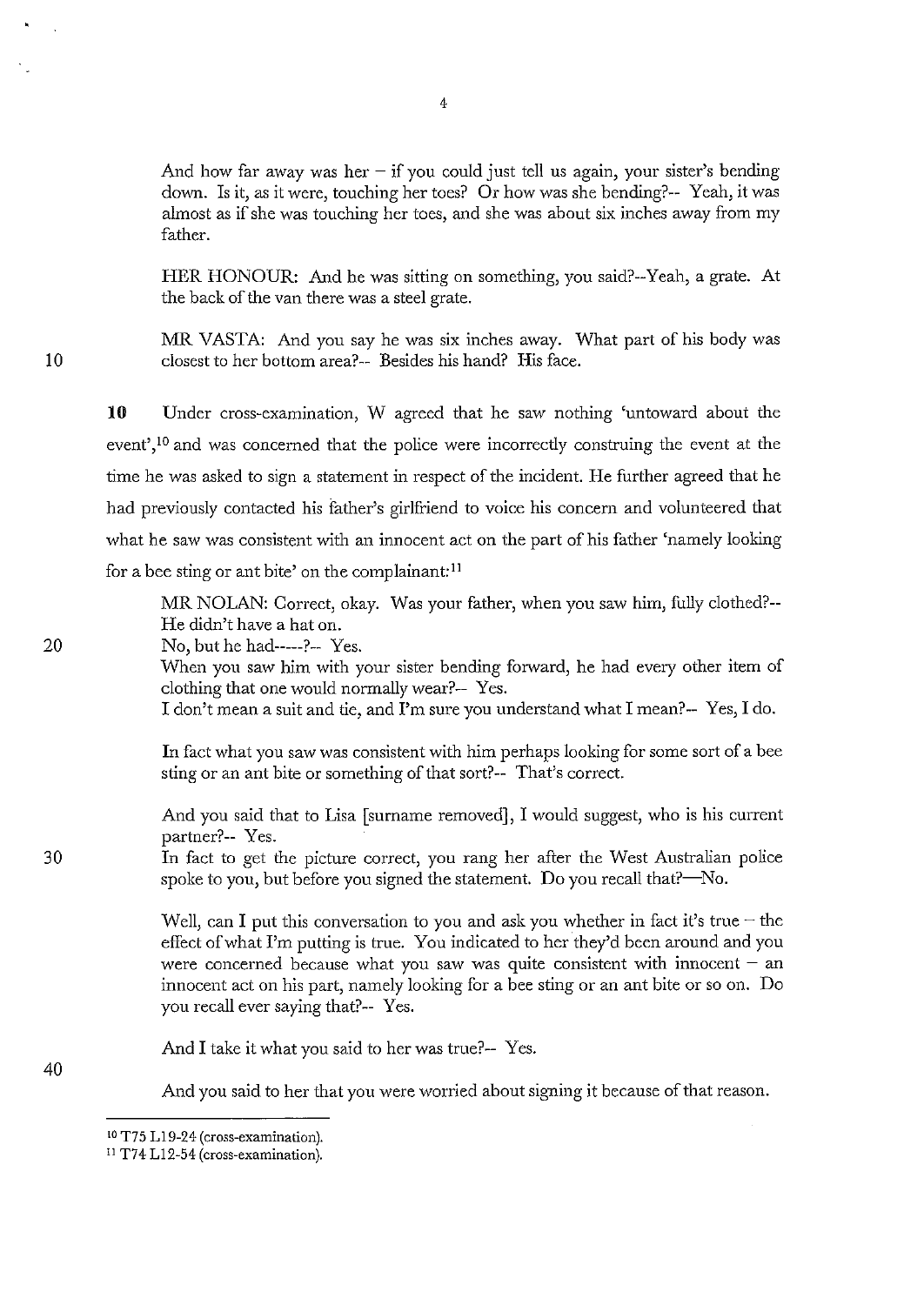Do you remember saying that to her?-- Yes, I do, due to a - how do I say difference of perspective.

Sure. You also, I would suggest, said to her  $-\text{ or she}$  put to you that, Why are you doing this to your father", and you said, 'Look he's' - these are my words, not yours, but 'big enough to look after himself, but I will support my sister.' Is that a correct synopsis of what you said?-- More or less, yes.

And in re-examination by the Crown prosecutor:<sup>12</sup>

10

MR VASTA: But this conversation about a bee sting or an ant bite, how did that, as it were  $-\text{ who was the one who suggested bee strings and ant bites?-- I was.}$ Did you speak to your father in that conversation?-- I don't believe so.

11 The complainant testified that there was 'at least one' sexual act committed by the applicant at her uncle's farm 'that she could remember'.<sup>13</sup> She agreed that this event occurred where she was 'lying down  $\ldots$  and he would play with her vagina'.<sup>14</sup> However, when a description of the event described by W was put to her with the question: 'Nothing 20 like that ever happened at the farm?' the complainant replied: 'No, not that I can remember'.<sup>15</sup>

**12** The applicant gave evidence at the trial denying the complainant's accusations. He also denied that any untoward incident had occurred at his brother's farm. <sup>16</sup>

**13** The admission ofW's evidence was contested at trial and challenged in the Court of Appeal. The Crown submitted that W's evidence could be used in the trial on two bases: <sup>17</sup>

MR VASTA: It's being led for this reason: Count I is a maintaining. The Crown says that what the brother saw is an  $act - an$  indecent act. It is possible that it can be used as one of the three if the jury find that that has occurred. Secondly it is led for  $-$  as evidence of guilty passion. It is something that the brother saw notwithstanding the fact that the complainant doesn't attest to it.

- 13 T53 L8-15.
- 14 T53 LI8-24.
- 15 T53 L25-30.
- 16 TIl8 L35-48.
- 17 T4 LI9-25.

<sup>12</sup> T76 L8-13 (re-examination).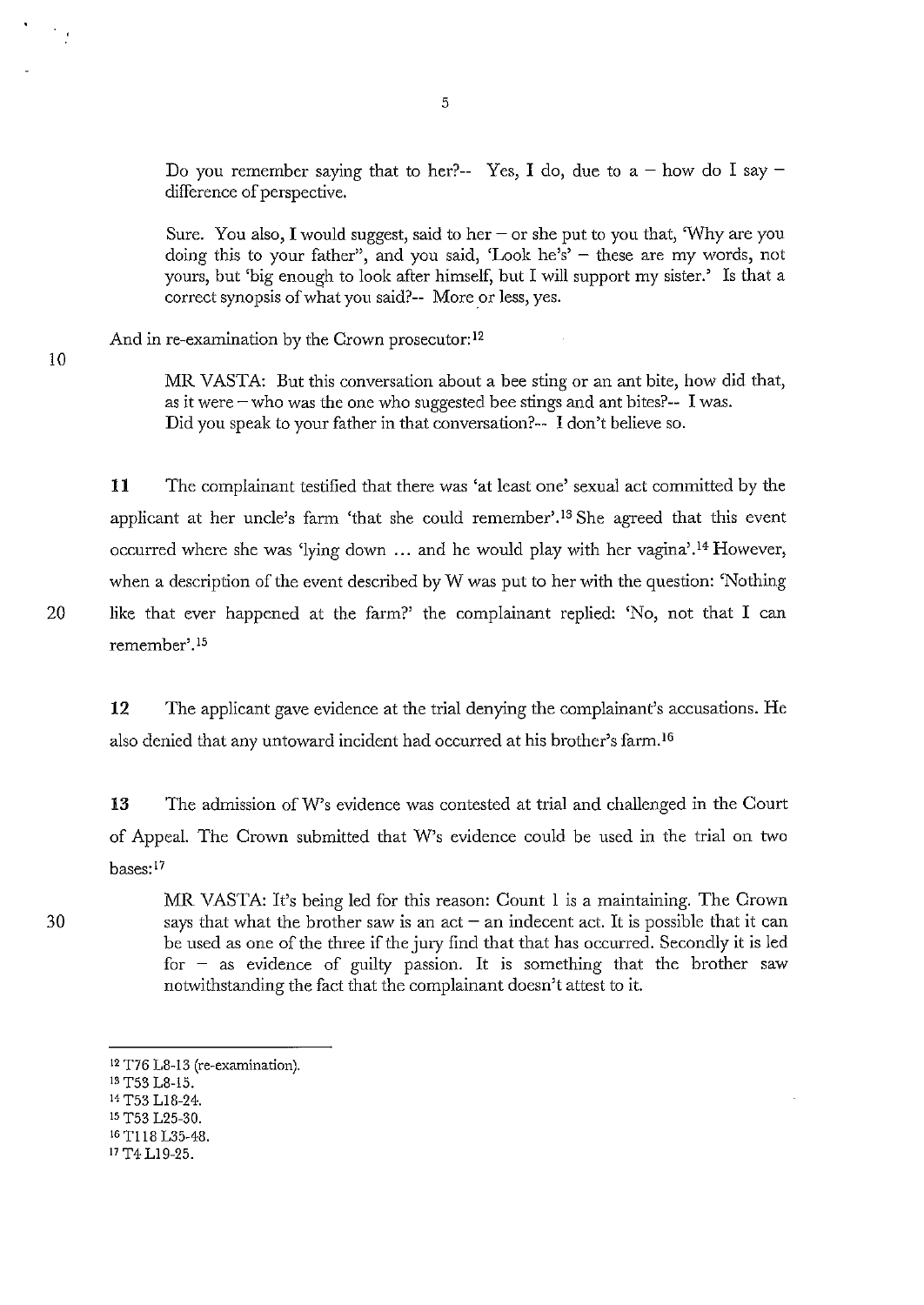14 The trial judge admitted the evidence, with the explanation that:

The probative value of the evidence is that if the jury accept it, it goes to show a guilty passion between the accused and the complainant. Such evidence is regularly allowed in matters of this nature. I rule that the evidence is admissible.<sup>18</sup>

**15** Her Honour made her ruling before becoming aware of W's belief as expressed above in paragraph [10]. Her Honour was not asked to, and did not revisit the ruling after this evidence was elicited.

**16** The Crown prosecutor addressed the jury in respect of both pieces of evidence in the following terms. 19

There's more, there's more. [W]'s evidence....

Bending over in front of him, no pants on, no skirt on, no underpants on, bending over so that her bottom is six inches away from his face, his hand on her hip. Now, a lot of criticism of accepting that story, but let's think about this. If you are 10 years of age, your parents are going though a divorce, you love your father and you come across this, how is it that you resolve that as a 10 year old? Do you resolve it in your own mind, "Ah, you know, oh, look, that's all right, dad's  $-$  dad's obviously  $$ he's looking for an itchy bite or a bee sting, or something like that." Isn't that easier for you as a 10 year old to process in your mind than, "My father is molesting my sister"? Isn't that what's happened, because young [W], he really doesn't tell anyone, he keeps that to himself, as it were locks it away, but then when he hears what [the complainant] is now saying, when these allegations, as it were, become knowledge, because the police have become involved, well, what he remembers takes on a totally different connotation. And, sure, he may have phoned the partner and so on. How is it  $-$  how would you be as a child, as a son of a man whom you love, whom you wanted, but you realise, "Hey, this is what he has done to my sister," and of course he's torn and of course if it would be as he would rather not have anything to do with it. But, as he says, not so much, "I'm sticking up for my sister, I'm telling the truth. I'm telling the truth. I'm going to come there and I'm going to swear on the Bible as to what did happen, what I saw." Ladies and gentlemen, what the evidence of [W] tells you is that this man did have, did have the secret passion, the guilty passion for his daughter.

#### 17 The trial judge directed the jury in respect of this evidence as follows:<sup>20</sup>

HER HONOUR: The other evidence that I need to give you a specific direction about is the evidence from the mother and from [W]'s evidence of what he saw on

30

10

<sup>18</sup> T66 L27-31.

<sup>19</sup> Tl41 LID-l4.

<sup>20</sup> TI67-168; T175. There is a further passage at T178.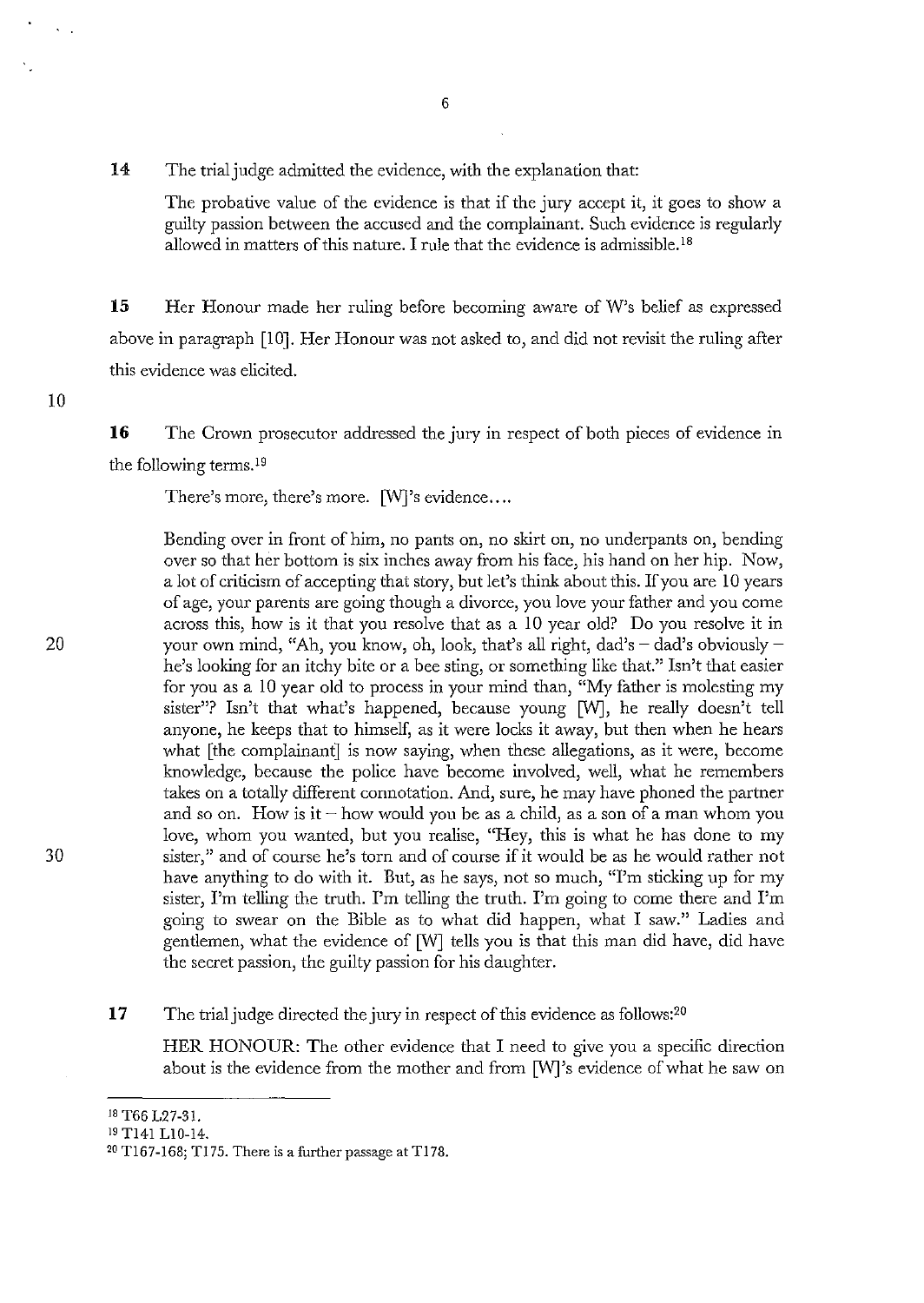the camping trip. That evidence has been called by the prosecution because they say it is evidence of the relationship between the complainant and the accused and part of the background against which evidence of their conduct or the accused's conduct falls to be evaluated, that it gives you a true and realistic context which will assist you in deciding whether the complainant's evidence against the accused in respect of the charges is true. Put another way, they say it's evidence capable of establishing the guilty passion or the sexual interest by the accused in the complainant, or by proving an unnatural or unexpected relationship of sexual intimacy between the father and the daughter.

10

 $\sim$   $\sim$ 

20

But before you can use it in that way you must be satisfied of these things: first of all, you must be able to satisfy that it's honest evidence, so that the mother is telling the truth about it, what she saw, or that [W] is telling the truth, is being honest about it. That it's reliable. That they haven't been mistaken about it, that they are accurate about what they saw. Then you must be satisfied that what it was that they saw does show a sexual interest, you know, an unnatural or unexpected natural interest by father and daughter and that it doesn't have an innocent explanation. If you were satisfied of these things, then the prosecution say the existence of the relationship demonstrated by those incidents helps you evaluate and decide that the complainant's evidence is true. They are not charges in themselves, that's the way in which the evidence is sought to be used.

HER HONOUR: So they are the charges, and so you will see that it rests on what you make of her evidence and what you make of the evidence of the mother and [W], and whether you think they were honest and accurate, what they described didn't have an innocent explanation, and do support the prosecution's case and her case that there was an unnatural sexual relationship occurring.

30 **18**  Her Honour also told the jury<sup>21</sup> that in addition to the charged acts, which could be used by them as proof of the maintaining offence, the 'uncharged acts' which could also be so used were those described in the evidence of the complainant. That is, the evidence of W (and that of the complainant's mother) was not left to the jury as proof of the maintaining charge. A re-direction was not sought by the prosecutor on this latter part of the direction.

19 The Court of Appeal<sup>22</sup> endorsed the trial judge's approach to the admissibility of W's evidence (at  $CA$  [39]-[40]), citing an earlier decision of that Court,  $R \nu E^{23}$  as authority. No reference was made to *Pfennig v The Queen* (1995) 182 CLR 461 ("Pfennig") nor was

<sup>2!</sup> TI82 L25-47.

<sup>&</sup>lt;sup>22</sup> Keane and Holmes JJA and A Lyons J.

<sup>23 [1999]</sup> QCA 58 at [18].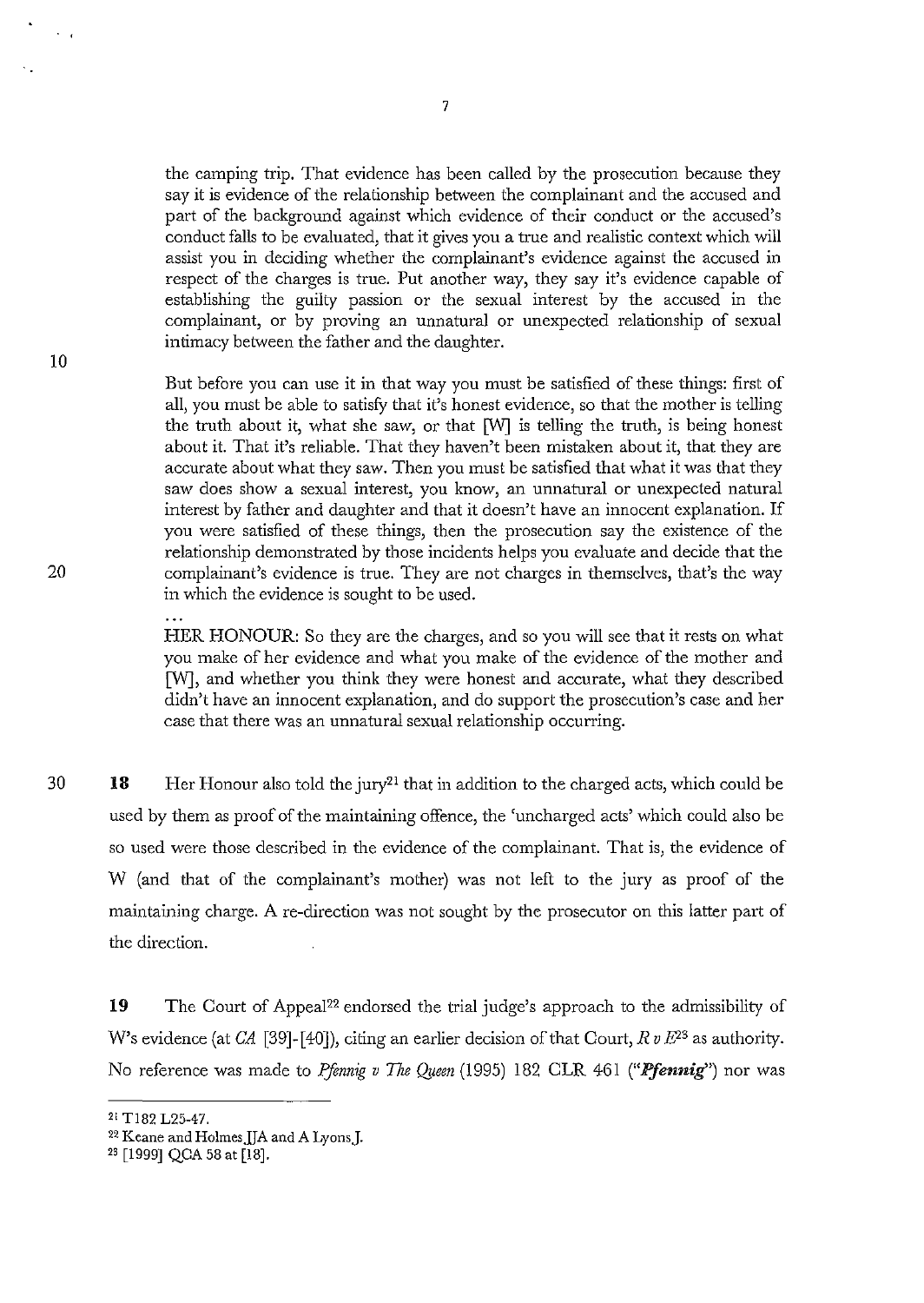there any application of the 'test' there expounded. Further, and despite the manner in which her Honour put the case to the jury, Keane JA (as his Honour then was) held that W's evidence was 'also relevant in that it tended to establish the maintaining offence, in that it revealed a sexual relationship between the appellant and the complainant' at *CA*  [41]. The judgment of Dixon J (as his Honour then was) in *O'Leary v The Queen* (1946) 73 CLR 566 at 577-578 was cited in support of this proposition.24

20 On 13 May 2011, the applicant's application for special leave was referred<sup>25</sup> to an enlarged Full Court of this Court for argument as on an appeal.

#### Part VI: Argument

**21** The primary question for this Court is whether W's evidence was admissible at the applicant's trial. 26

**22** This Court in *Pfennig, Phillips v The Queen* (2006) 225 CLR 303 ('*Phillips*') and HML has consistently identified that the central requirement for admission of (this sort of) evidence is relevance.27 It must possess some 'particular probative quality' with a 'strong degree of probative force', which has 'a material bearing on the issues to be tried'.28 Evidence is relevant if 'if it bears directly or indirectly on the probability of a fact in issue'.29 20 It is not possible to discuss the probative force of the evidence without identifying the way in which it may be used and the issue to which it relates.<sup>30</sup>

23 Identity was not in issue in this trial. Whether there was a 'relationship'<sup>31</sup>, such that the applicant had the opportunity to commit the offences in question, was also not in issue

**<sup>24</sup> The scenario there considered - 'a connected series of events occurred [on the day of the offence charged]**  which should be considered as one transaction' - has no applicability here. See also the discussion of *O'Leary* **by Kiefel in** *HMLat* **[497] where the evidence was more likened to** *res gestae* **evidence.** 

<sup>&</sup>lt;sup>25</sup> By Gummow, Crennan and Bell.<sup>[[]</sup>.

**<sup>26</sup> Although the evidence from the complainant's mother was not objected to or considered below, its admissibility ought to be determined by reference to the same principles.** 

<sup>27</sup>*Pfmnig* at p 481.

<sup>28</sup> *Plzillips [54].* 

*<sup>&</sup>quot;HML* per CrennanJ at [423].

*<sup>30</sup> HML* per KiefelJ at [491].

<sup>&</sup>lt;sup>31</sup> cf. *HML* [426]; *B v The Queen* (1992) 175 CLR 599; *R v Ball* [1911] AC 47; *S v The Queen* (1989) 168 CLR 266 and *Harriman* v The Queen (1989) 167 CLR 590.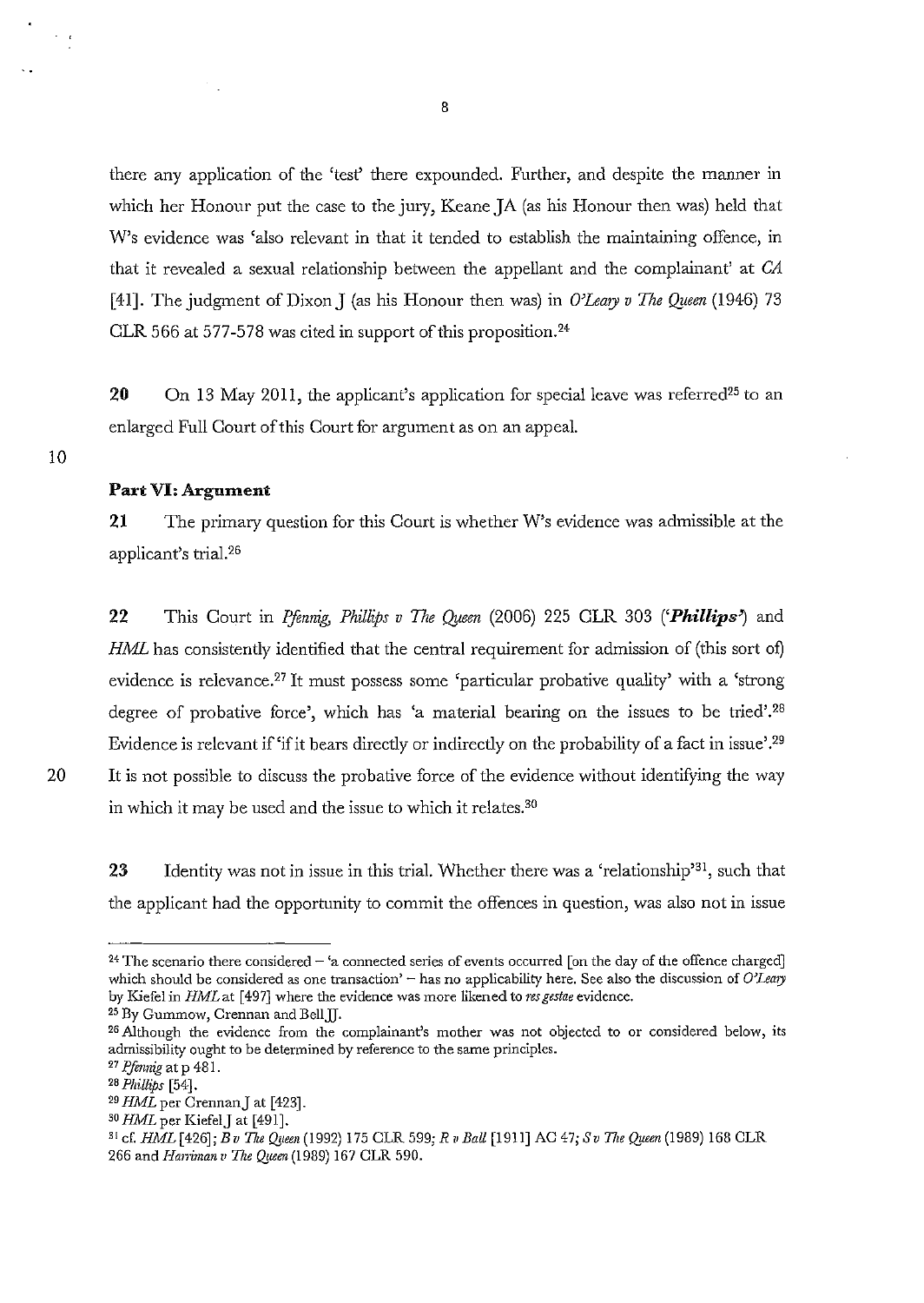and could not have been  $-$  the applicant was the custodial parent of the complainant for most of the period in question. The issue at trial was whether the conduct alleged by the complainant occurred.

24 An assessment of the relevance, cogency and 'probative quality'<sup>32</sup> of W's evidence, if accepted as true, must include regard to the following:

- (a) What W saw, at its height, did not constitute a criminal offence.
- (b) Nor did it amount to an act 'defined to constitute an offence of a sexual nature' for the purposes of the maintaining count.33
- (c) It was not a particular of any count on the indictment.
	- (d) It did not bear similarity  $-$  striking or otherwise  $-$  to any indecent act alleged by the complainant.
	- (e) The incident occurred when W was about **II** years old, and was first recalled to police, more than a decade later.
	- (f) W himself was, at the least, uncertain as to when the incident occurred. He explained inconsistent evidence given by him on this point by saying: 'it was several years ago and I was only a child at the time'.<sup>34</sup>
	- (g) W interpreted what he saw as innocuous, and offered explanations for what he saw which were completely innocent, and did so to the applicant's girlfriend before he was called to give evidence on the issue.
	- (h) There was no other evidence, and none from the complainant herself, which supported the event having occurred.

25 All W was able to give is a snapshot of an incident. Whether or not the incident recalled by him was sexual in nature is 'equivocal' and certainly not an 'inevitable' conclusion.35 It is not the only reasonable conclusion available. W himself offered at the trial his belief that the conduct was innocuous. Whilst his belief may not be decisive of there being a reasonable view of this evidence consistent with the applicant's innocence, it is a helpful demonstration of the manner in which such a view might be formed.

20

10

<sup>32</sup>*Plzillips* [54] and the cases cited at footnote 39 in that passage.

<sup>33</sup> As s 229B of the *Code* required as at the time of this trial.

<sup>34</sup> T73 Ll-22.

<sup>35</sup> cf. HML [174] per HayneJ.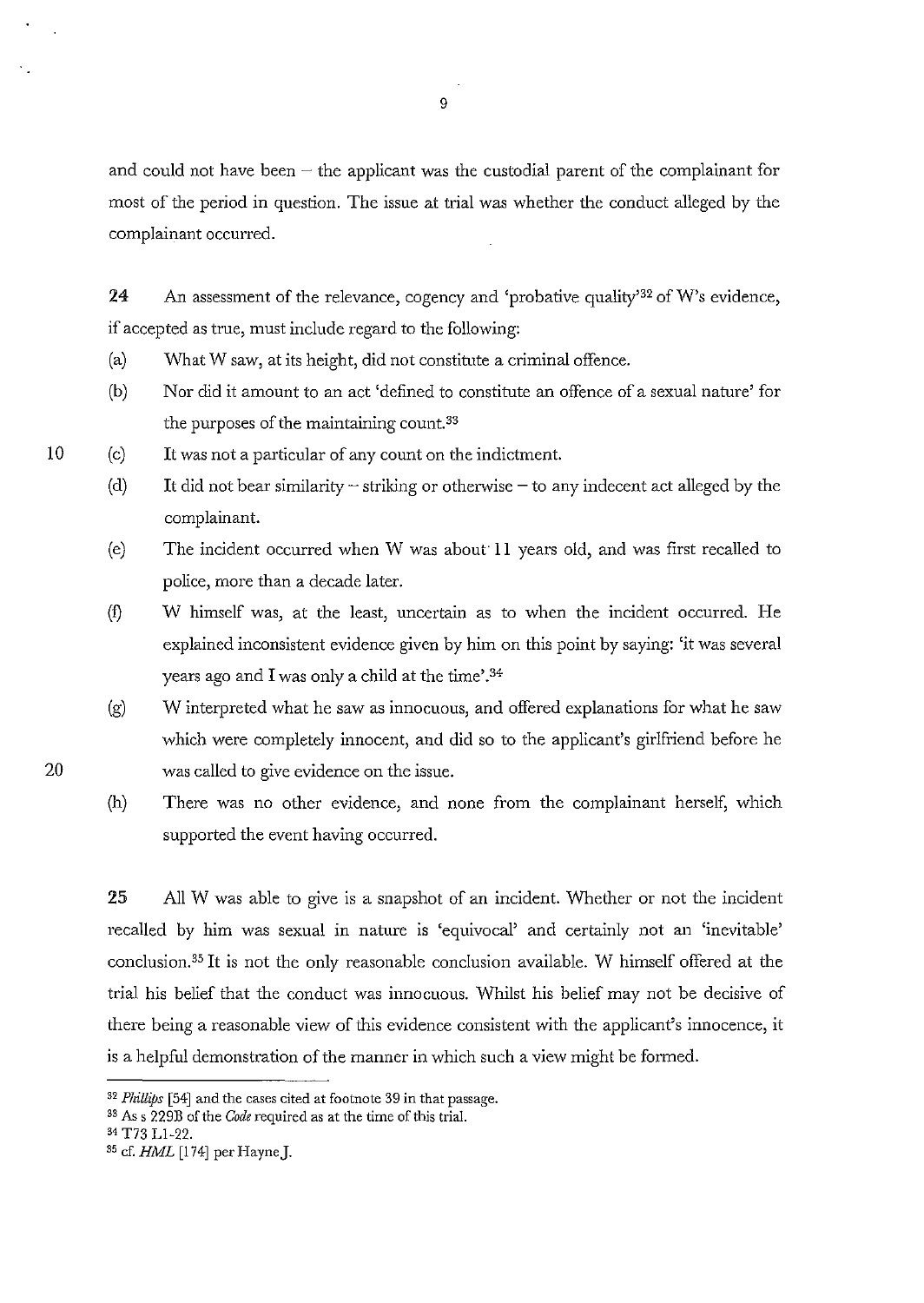**26** There are competing views as to how it should be determined whether any particular conduct is of a sexual nature. For example, at one point in *HML,* Hayne] suggests that where the matter is 'equivocal', if a connotation of sexual interest 'is reliant on other evidence of separate acts demonstrating that interest, evidence of the conduct would not be admissible<sup>2,36</sup> The alternative approach is as set out in *Pfennig* at p 483 and as later noted in *HML* by Hayne] at [170] and Heydon] at [279].37

27 In either event, before it could properly be characterised as evidence which showed that the applicant had a sexual interest, or a 'tendency to engage in acts with the 10 complainant such as those charged<sup>'38</sup> it must unequivocally bespeak such an interest. This evidence did not. 39

#### *The 'test'for admissibility* - *F:flnnig, Phillips* & *HML*

23 In any case, the evidence was admitted and the jury told that they could use it as part of the process of reasoning towards guilt. Given the manner in which they were instructed, it might be categorised either as 'relationship evidence' in the sense discussed in *Pfennig*<sup>40</sup> or as evidence used to show a 'sexual interest' in the sense discussed in *HML*.<sup>41</sup> The question is whether it was admissible for such purposes.

20 29 The Court in *Pfennig* considered the admissibility of 'propensity evidence' – that is, evidence disclosing the commission of uncharged offences, regardless of the use to which the evidence is sought to be put  $-$  and reviewed the relevant authorities to that point. Relevantly for present purposes, Mason CJ, Deane and Dawson JJ stated:

> In this Court, in conformity with earlier English authorities,<sup>42</sup> it was accepted that propensity evidence is not admissible if it shows that the accused has a propensity or disposition to commit a crime or that he or she was the sort of person likely to commit the crime charged. But it was accepted that it is admissible if it is relevant in some other way, that is, if it tends to show that the accused is guilty of the offence

<sup>&</sup>lt;sup>36</sup> HML [111] per Hayne J.

 $37$  cf. HML [510] - [511] per Kiefel J.

 $38$  HML [506] per Kiefel J.

**<sup>39</sup> Nor does the evidence of the complainant's mother, including because that the allegation applied to all of the children** not just **the complainant.** 

<sup>40</sup> At 483-4.

<sup>41</sup> At [400J per Hayne J; and at [506] per KeifelJ.

*<sup>&</sup>quot;Makin vAttomry-Geneml (NSW)* [1894] AC 57.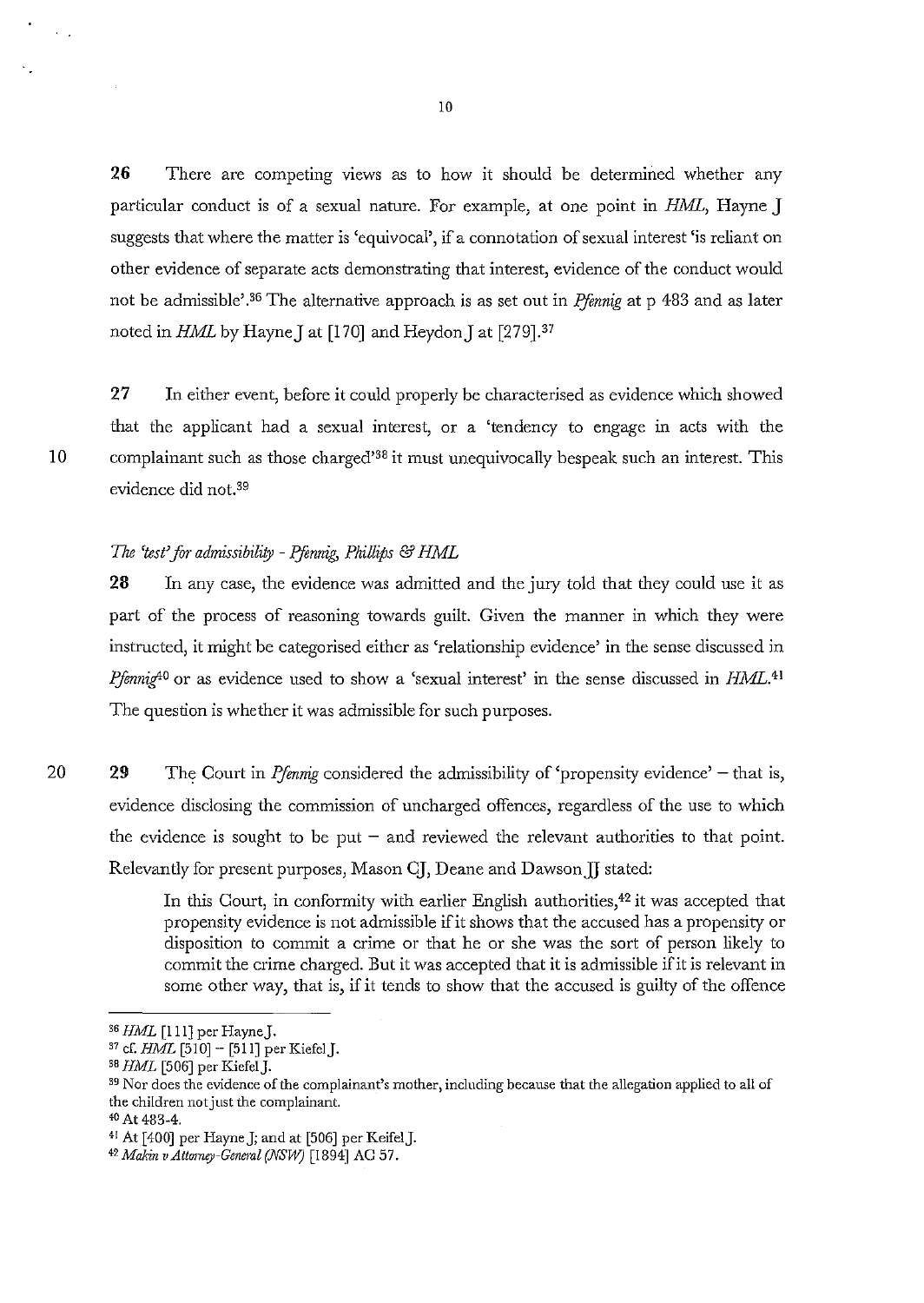charged for some reason other than that he or she has committed offences in the past or has some criminal disposition ... (480-1)

It was also accepted that, in order to be admissible, propensity evidence must possess "a strong probative force" or the probative force of the evidence must clearly transcend the prejudicial effect of mere criminality or propensity ... (481)

... for propensity ... evidence to be admissible, the objective improbability of its having some innocent explanation is such that there is no reasonable view of it other than as supporting an inference that the accused is guilty of the offence charged ... (481-2)

Where the propensity  $\ldots$  evidence is in dispute, it is still relevant  $\ldots$  [but] the probative value of disputed similar facts is less than the probative value those facts would have if they were not disputed... (482).

Because propensity evidence is a special class of circumstantial evidence, its probative force is to be gauged in the light of its character as such. But because it has a prejudicial capacity of a high order, the trial judge must apply the same test as a jury must apply in dealing with circumstantial evidence and ask whether there is a rational view of the evidence that is consistent with the innocence of the accused.43 Here "rational" must be taken to mean "reasonable"44 and the trial judge must ask himself or herself the question in the context of the prosecution case; that is to say, he or she must regard the evidence as a step in the proof of that case. Only if there is no such view can one safely conclude that the probative force of the evidence outweighs its prejudicial effect. And, unless the tension between probative force and prejudicial effect is governed by such a principle, striking the balance will continue to resemble the exercise of a discretion rather than the application of a principle ... (483)45

... the trial judge ... must recognize that propensity evidence is circumstantial evidence and that, as such, it should not be used to draw an inference adverse to the accused unless it is the only reasonable inference in the circumstances. More than that, the evidence ought not to be admitted if the trial judge concludes that, viewed in the context of the prosecution case, there is a reasonable view of it which is consistent with innocence ... (485)

**30** In *Phillips,* which involved evidence from several different complainants, the Court (Gleeson CJ, Gummow, Kirby, Hayne and Heydon II) stated that 'nothing said in these 40 reasons should be understood as indicating any view about whether it is necessary, or

30

10

<sup>43</sup> Hoch v The Queen (1988) 165 CLR 292; Sutton v The Queen (1984) 152 CLR 528; *Harriman v The Queen* (1989) 167 CLR 590.

<sup>44</sup>*Peacock v 77ze Ring* (1911) 13 CLR 619; *Plomp"* The *({JIBen* (1963) 110 CLR 234.

<sup>45</sup> cf. HML [455] per CrennanJ.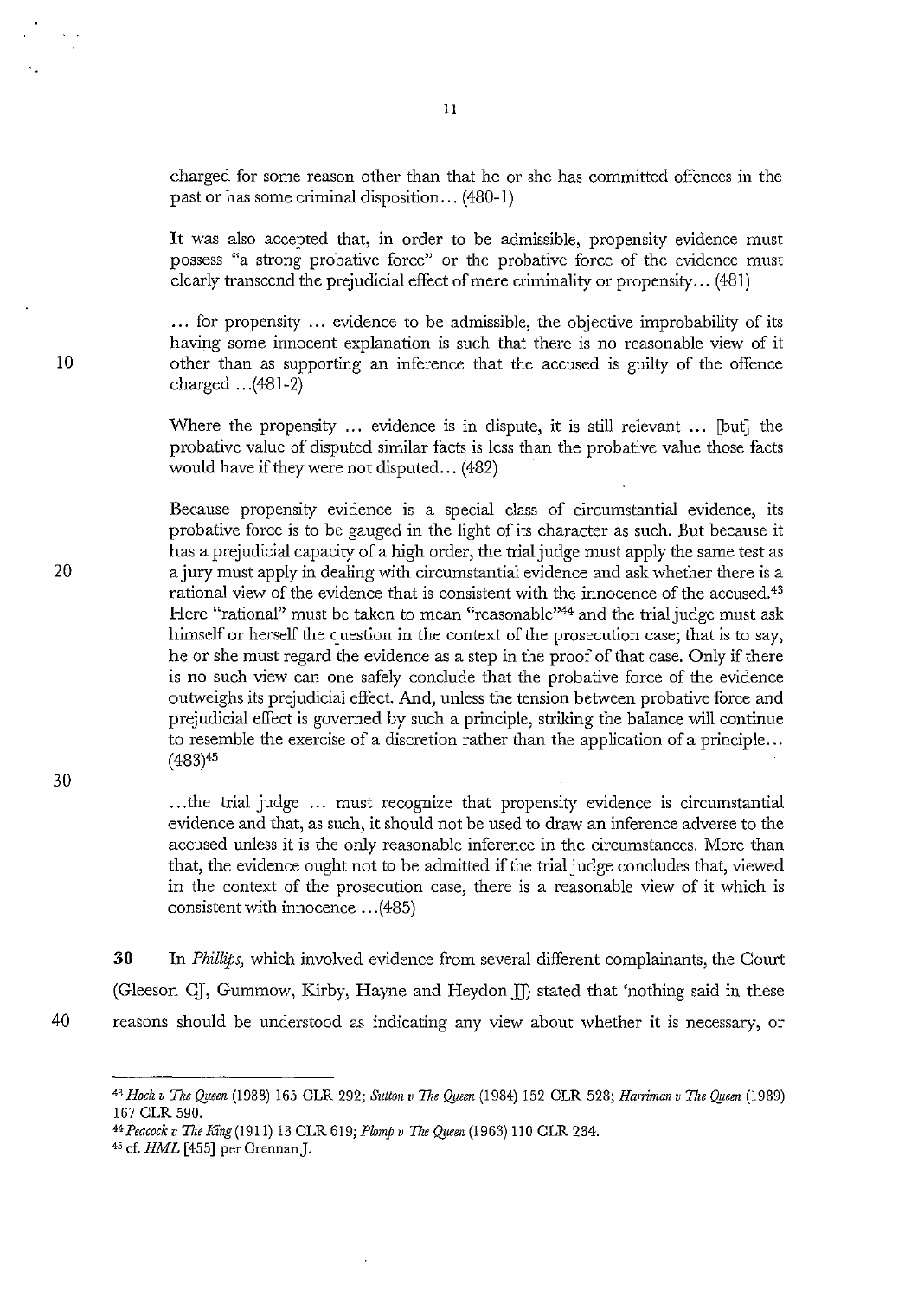would be desirable, to revisit what is said by this court in *Pfennig*?<sup>46</sup> The Court also said that *Ifennig* 'does not require the judge to conclude that the similar fact evidence, standing alone, would demonstrate the guilt of the accused of the offence or offences with which he or she is charged' .47

31 Notwithstanding the admonition in *Phillips* at 322 [59]-[60] which injuncted intermediate courts of appeal<sup>48</sup> from seeking to 'vary, qualify or ignore a rule established by a decision of this Court'49, that is what seems to have occurred in this case. As observed above, the Court of Appeal did not in this case mention *Pfennig* or its principles. Rather, 10 reliance was placed on one of its own decisions<sup>50</sup> which stated that such evidence was 'relevant to the issue of whether there was sexual attraction'. In both instances the Court paid no regard to prejudice or the availability of a reasonable explanation.

32 If the *Pfinnig* test is applied, regard must be had to the assumption that the prosecution case (as revealed in the other evidence) may be accepted by the jury. It is also necessary, in this case, to proceed on the basis that  $W$ 's evidence  $-$  and that must mean all of it, including under cross examination  $-$  would be accepted as true. The question is not whether W's evidence, standing alone, would demonstrate the guilt of the applicant. Rather, it is whether, when viewed in the context just described, there is a reasonable view 20 of his evidence which is consistent with innocence.<sup>51</sup> Therefore, if there is a reasonable . view of the evidence consistent with innocence and the evidence cannot only be viewed as consistent with guilt in light of the other evidence in the case, the evidence will be inadmissible.

33 At no stage during the trial, and nowhere in the judgment of the Court of Appeal<sup>52</sup>, has any assessment been made as to the inherent probative value of the evidence nor has

<sup>46</sup>At 323 [61].

<sup>47</sup> Ibid, 323-4.

<sup>48</sup>*Rv O'Keife* [2000]1 Qd R 564; *R v PS* [2004] QCA 347.

*<sup>49</sup> Phillips* 322 [60].

*<sup>50</sup> R v E* [1999] QCA 58 at [18] where the conduct was unquestionably sexual in nature.

<sup>5!</sup> *Phillips v The Qi/een* (2006) 225 CLR 303 at 323-4, cited in *HML* per HayneJ at 385 [118].

<sup>52</sup> The comment by KeaneJA at *CA* [41] falls well short of a ruling that fulfilled these obligations. cf. *Wu v the Queen* (1999) 199 CLR 99 at 124 [71].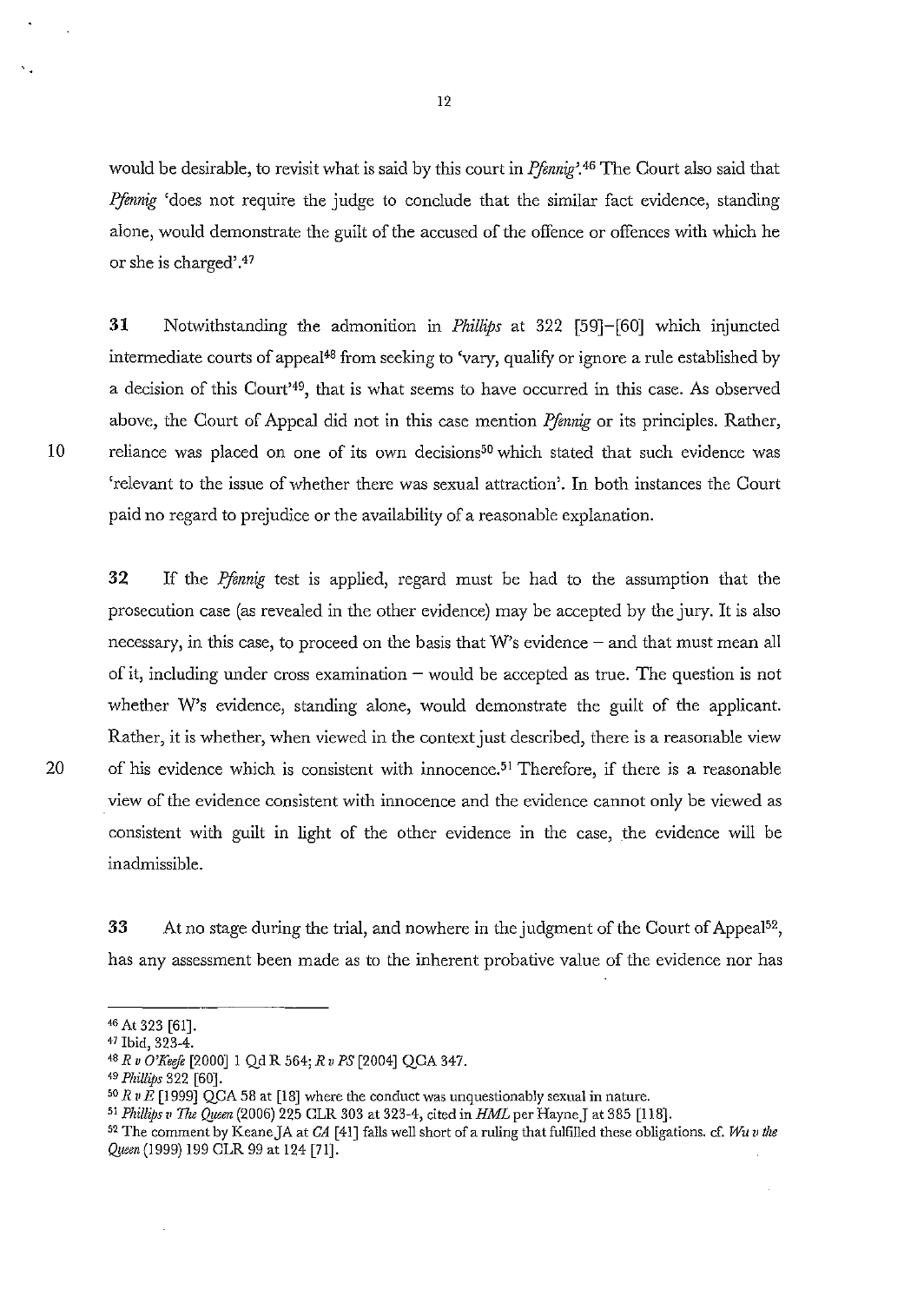there been any attempt to weigh the prejudice or otherwise explore any innocent hypotheses. Had this been done, in accordance with the approach endorsed in HML by HayneJ, with whom Gummow and Kirby *lJ* agreed then the evidence would have been ruled inadmissible.

**34** The evidence ofW was inadmissible and her Honour's ruling an error of law. The trial in being tainted by such evidence resulted in a miscarriage of justice. 53

#### **Part VII: Applicable statutes**

10 See *Appendix B.* 

<sup>53</sup> Section 668E(I) of the *C1iminal Code* (Qld).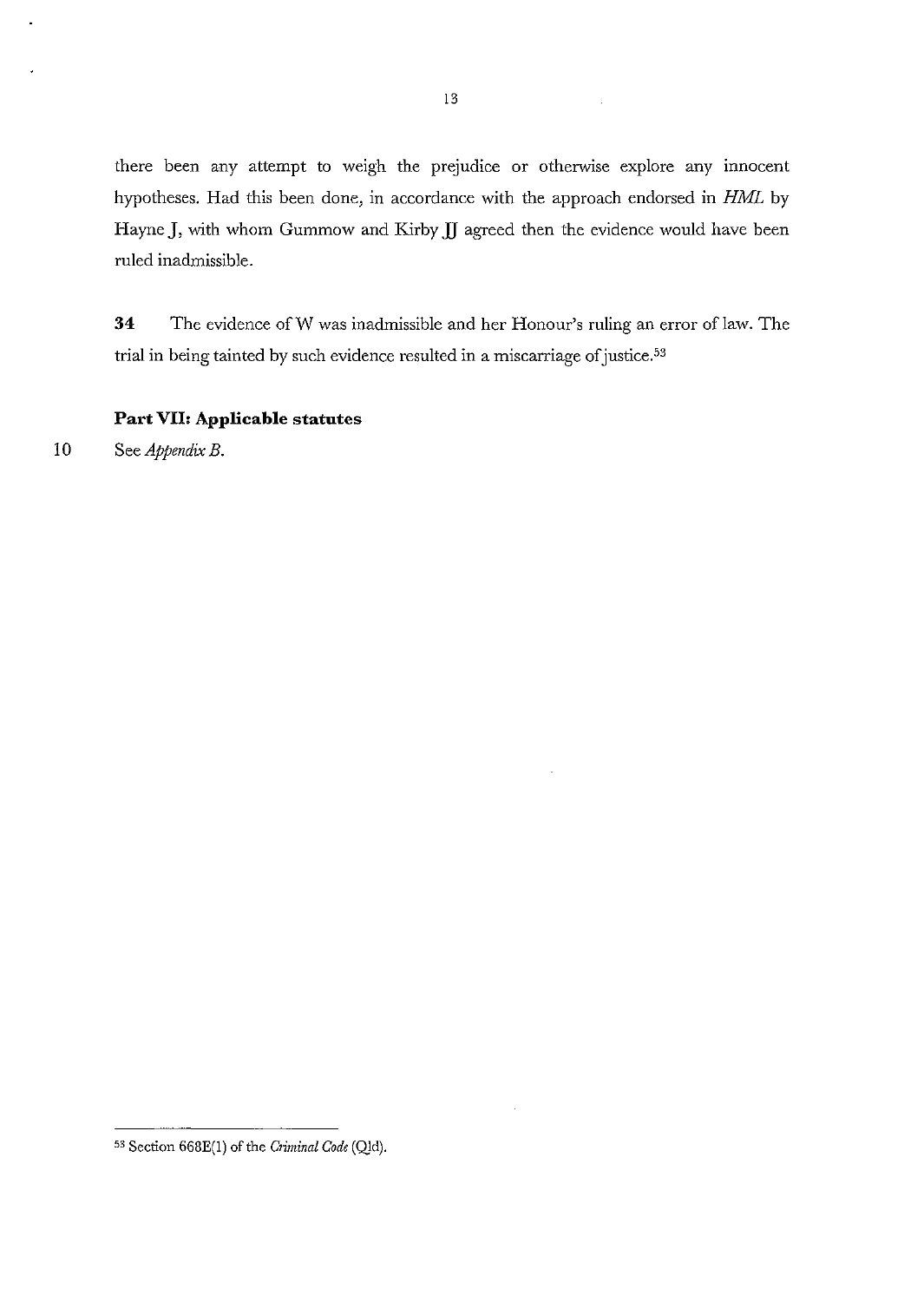#### **Part VIII: Orders sought**

- (I) Special leave granted.
- (2) Appeal allowed.
- (3) Verdicts set aside.
- (4) Convictions quashed.
- (5) Retrial ordered.

Dated: 10 June 2011

**10** 

BretWalker P 02 8257 2527 F 02 9221 7974 **magg.ie.dalton@sljames.net.a1.l** 

Peter Callaghan P 07 3369 7900 F 07 3369 7098 **callaghansc@8petrieterrace.com.au** 

Andrew Boe P 07 3511 7567 F 07 3369 7098 **aboe@8petrieterrace.com.au** 

20

 $\alpha$ 

. . . . . . . . . . . . . . . . .

Renée Williams Boe Williams Solicitor for the Applicant

 $\overline{1}$  . . . . . . .

30 P 073511 7575 F07 35!! 7979 **rwilliams@bocwilliams.com.au**  **14**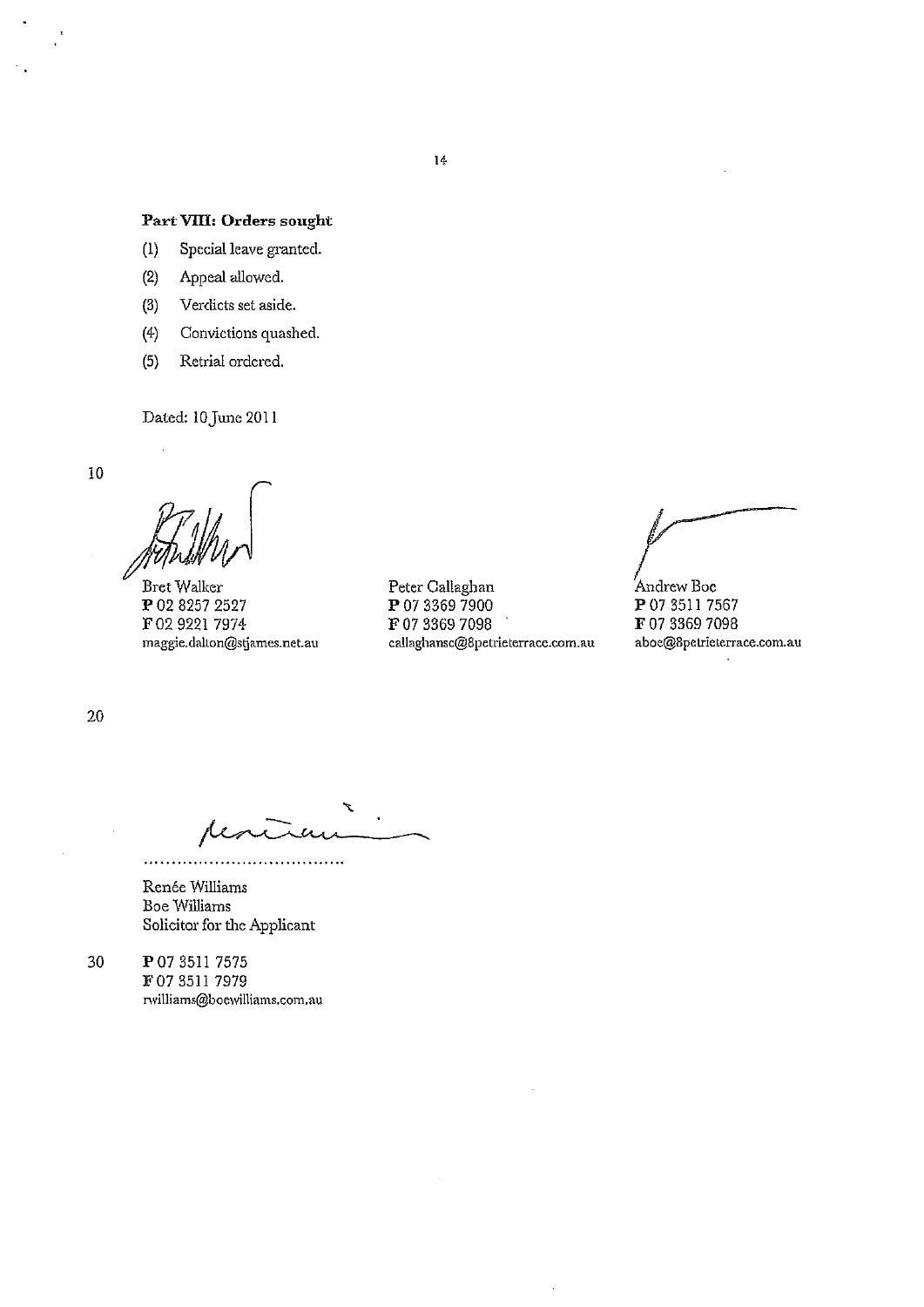#### *Appendix A*  The evidence from the complainant's mother

#### Ruling before the trial judge: T9, L9-39

"MR VASTA: ...what I wanted to lead was this: paragraph 9, "[BBH] and I would be having sexual intercourse and [BBH] would pull  $\overline{[W]}$  or  $\overline{[the~complainant]}$  in" – and I don't care about [W]. It can just simply be referred to [the complainant]  $-$  "would call [W] or [the complainant] in and say, 'Give Mummy a hug.' I wouldn't yell for them to leave 10 because they thought they may have been in trouble, so I used to say things like, 'Go outside and play.'" HER HONOUR: I don't get that. Was this whilst sex was happening? MR NOLAN: While they were having intercourse. HER HONOUR: That probably goes to guilty passion as well. MR NOLAN: I'm not objecting to that. As much as I'd like to-----HER HONOUR: Yes, of course. But I don't think you can. MR NOLAN: No, I don't think so either. MR VASTA: That's all I wanted to lead from her. HER HONOUR: We've settled that one. Yon both understand that. 20 MR NOLAN: Yes. That's about it. MR VASTA: I think that's about it."

### The complainant's mother's evidence: T78, L40-57

"Anything else that you saw?—There were occasions where we would  $-$  as husband and wife we were sharing the same bed  $-$  bedroom, and he would get quite amorous early in the mornings and sometimes we would have intercourse in the mornings. At some of these occasions he would call the children into the bedroom and try to get me to give them a cuddle or, you know, he would say to them, "Give Mum a cuddle" while he was having sex 30 with me from behind.

Well, in particular I'm asking about [the complainant]?—She was one of the children that he would call in.

And when they could come into the room, what if anything would you do or say?—Well, so that I didn't alarm them unduly and make them think that they'd done something wrong, I would just generally tell them to go and start getting dressed or go and  $-$  go to the toilet or go and have some breakfast, or just anything I could think of to get them to go out of the room."

#### Addresses: T141, Lll-27

40

Mr Nolan did not address on the issue.

"MR VASTA: ... Ladies and gentleman, what the evidence of  $[W]$  tells you is that this man did have, did have the secret passion, the guilty passion for his daughter.

But's he's not the only one who says that. The mother, [DB], says exactly the same thing. Picking her up when she was little, rubbing her thigh in a manner that makes a mother quite disgusted but looking at her at the same time. Inviting the children into bed when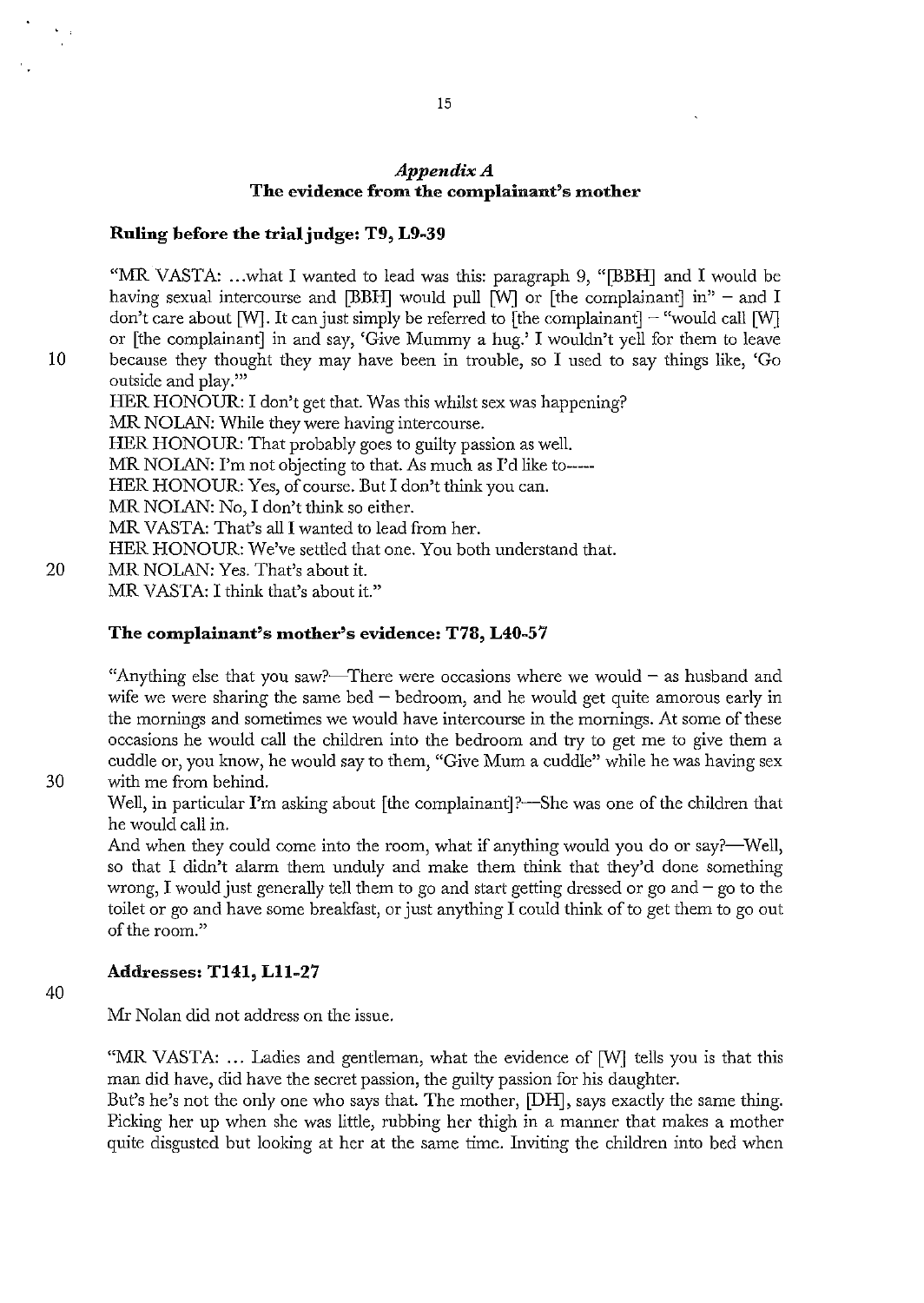he's there with the mother, inviting the children into bed.

Now, ladies and gentleman, that's the mother telling you this. When you think about it, isn't that very eerie, very eerie? It was something that the mother didn't want to happen but it was something that he wanted to do. Isn't that very eerie when you consider the incident with the woman [MC]? I will come back to that."

#### **Directions: T167, L27-37**

"The other evidence that I need to give you a specific direction about it's the evidence from 10 the mother and from [W]. That is the evidence form the mother talking about the rubbing of the thigh in a way when the child was very young that made her uncomfortable, the calling the children into the bedroom while sexual intercourse was happening, and [W]'s evidence of what he saw on the camping trip. That evidence has been called by the prosecution because they say it is evidence of the relationship between the complainant and the accused and part of the background against which evidence of their conduct or the accused's conduct falls to be evaluated, that it gives you a true and realistic context which will assists you in deciding whether the complainant's evidence against the accused in respect of the charges is true. Put another way, they say ... evidence capable of establishing the guilty passion or the sexual interest by the accused in the complainant, or by proving 20 an unnatural or unexpected relationship of sexual intimacy between the father and the daughter.

But before you can use it in that way you must be satisfied of these things: first of all, you must be able to satisfy that it's honest evidence, so that the mother is telling the truth about it, what she saw, or that [W] is telling the truth, is being honest about it. That it's reliable. That they haven't been mistaken about it, that they are accurate about what they saw. Then you must be satisfied that what it was that they saw does show a sexual interest, you know, an unnatural or unexpected natural interest by father and daughter and that it doesn't have an innocent explanation. If you were satisfied of those things, then the 30 prosecution say the existence of the relationship demonstrated by those incidents helps you evaluate and decide that the complainant's evidence is true. They are not charges in themselves, that's the way in which the evidence is sought to be used."

### *Rv BBH* **[2007] QCA 348**

"[21] The complainant's mother gave evidence that she observed the appellant stroking the complainant's upper thigh when the complainant was a young child. The complainant's mother also said that, on some mornings, the appellant would call the children into the bedroom while he was having sexual intercourse from behind and say to the children: 40 "Give Mum a cuddle". The appellant also told her that sometimes he would call the complainant in to give him a cuddle and that he would have an erection while she was lying on top of him."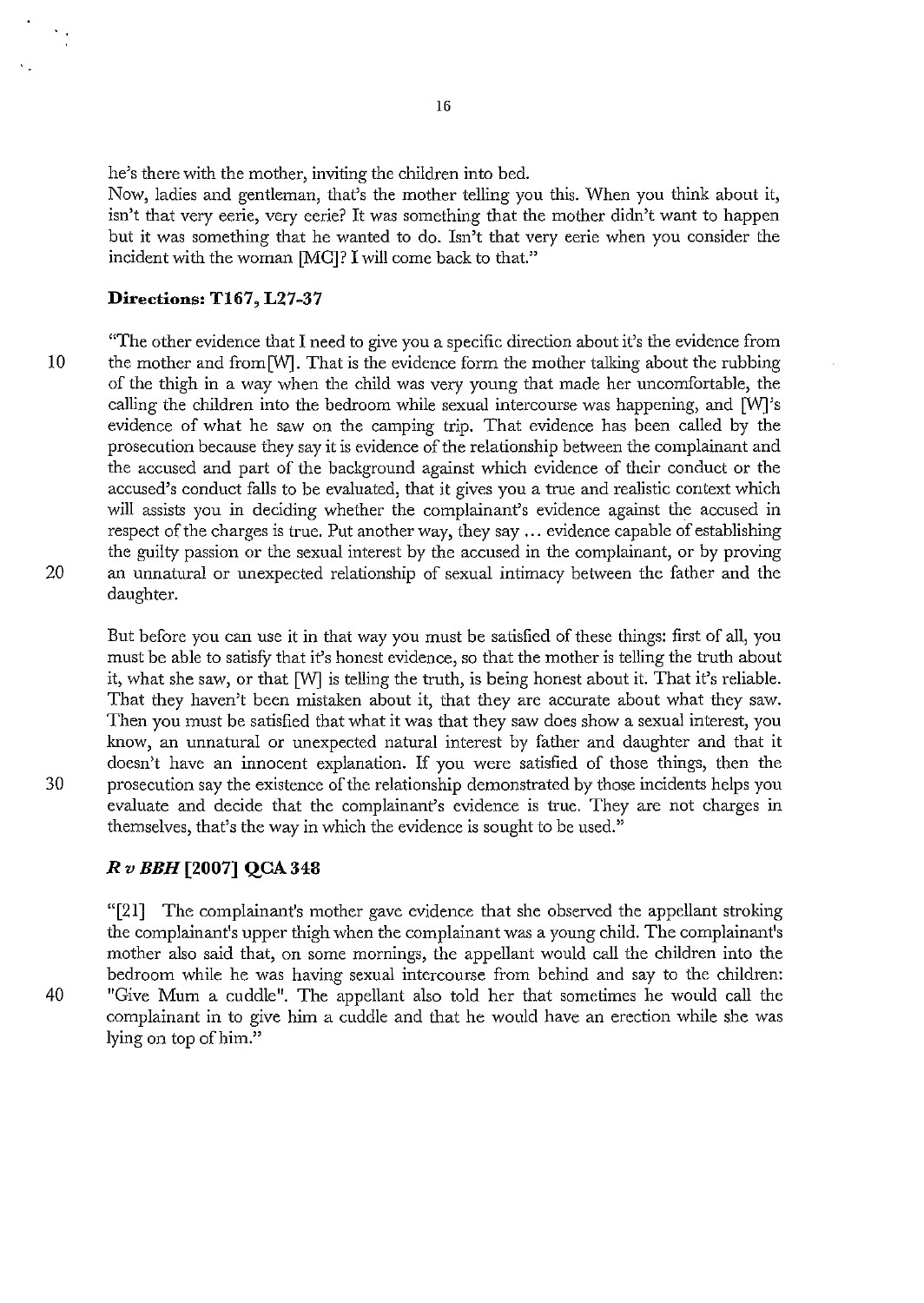### 17 *AppendixB Applicable Statutes*

 $\mathcal{L}^{\mathcal{L}}$ 

 $\sim 10$ 

 $\mathcal{L}^{(2)}_{\text{max}}$ 

## Index

| Appeal provisions                                                         |    |
|---------------------------------------------------------------------------|----|
| Section 35, Judiciary Act 1903 (Cth)                                      | 18 |
| Section 668D, Criminal Code Act 1889 (Qld)                                | 18 |
| Section 668E, Criminal Code Act 1889 (Qld)                                | 18 |
|                                                                           |    |
| Offence provisions                                                        |    |
| Count 1: Section 229B of the Criminal Code Act 1889 (Qld)                 | 19 |
| Offence provision as it existed at the relevant time                      | 19 |
| 3 July 1989 - 3 July 1997                                                 | 19 |
| 4 July 1997 - 31 March 1999                                               | 20 |
| Current offence provision                                                 | 21 |
| <b>Count 2:</b> Section 216 of the <i>Criminal Code Act</i> 1889 (Qld)    | 23 |
| Offence provision as it existed at the relevant time                      | 23 |
| 4 July 1987 – 6 July 1988                                                 | 23 |
| Current offence provision                                                 | 23 |
|                                                                           |    |
| <b>Count 3:</b> Section 210 of the Criminal Code Act 1889 (Qld)           | 24 |
| Offence provision as it existed at the relevant time                      | 24 |
| 4 July 1989 – 6 July 1991                                                 | 24 |
| Current offence provision                                                 | 25 |
|                                                                           |    |
| Counts 4, 5, 7, 9 and 11: Section 210 of the Criminal Code Act 1889 (Qld) | 25 |
| Offence provision as it existed at the relevant time                      | 25 |
| 4 July 1997 - 31 March 1999                                               | 25 |
| Current offence provision                                                 | 26 |
| Counts 6, 8, 10 and 12: Section 208 of the Criminal Code Act 1889 (Qld)   | 27 |
| Offence provision as it existed at the relevant time                      | 27 |
| 4 July 1997 - 8 December 1997                                             | 27 |
| 9 December 1997 - 31 March 1999                                           | 28 |
| Current offence provision                                                 | 29 |
|                                                                           |    |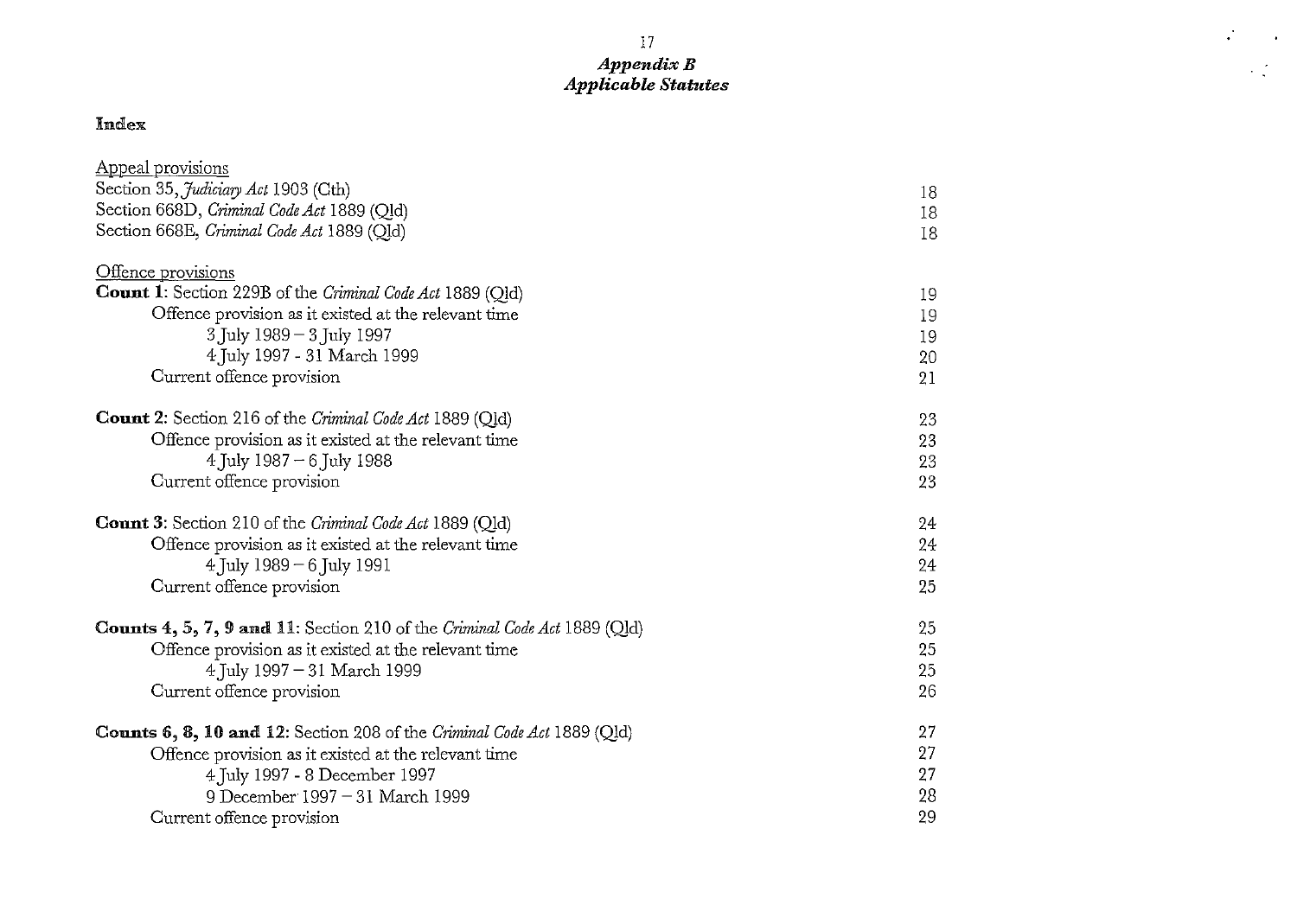**Section 35** of the *Judiciary Act* **1903 (Cth)** 

### **35 Appeal £rotn** courts of States

- (1) The jurisdiction of the High Court to hear and determine appeals from:
	- (a) judgments of the Supreme Court of a State, whether given or pronounced in the exercise of federal jurisdiction or otherwise; or
	- (b) judgments of any other court of a State given or pronounced in the exercise of federal jurisdiction whether in civil or criminal matters, is subject to the exceptions and regulations prescribed by this section.
- (2) An appeal shall not be brought from ajudgment, whether final or interlocutory, referred to in subsection (1) unless the High Court gives special leave to appeal.
- (5) The foregoing provisions of this section have effect subject to any special provision made by an Act other than this Act, whether passed before or after the commencement of this section, preventing or permitting appeals from the Supreme Courts of the States in particular matters.

### **Section 668D** of the *Criminal Code Act* **1889 (Qld)**

### **668D Right of appeal**

- $(1)$  A person convicted on indictment, or a person convicted of a summary offence by a court under section 651, may appeal to the Court-
- (a) against the person's conviction on any ground which involves a question oflaw alone; and
- (b) with the leave of the Court, or upon the certificate of the judge of the court of trial that it is a fit case for appeal, against the person's conviction on any ground of appeal which involves a question of fact alone, or question of mixed law and fact, or any other ground which appears to the Court to be a sufficient ground of appeal; and
- (c) with the leave of the Court, against the sentence passed on the person's conviction.
- $(2)$  A person summarily convicted under section 651 may appeal to the court, with the leave of the court, against the sentence passed on conviction, including any order made under that section.

### **Section 668E** of the *Criminal Code Act* **1889 (Qld)**

### **668E Determination of** appeal **in ordinary** cases

(1) The Court on any such appeal against conviction shall allow the appeal ifit is of opinion that the verdict of the jury should be set aside on the ground that it is unreasonable, or can not be supported having regard to the evidence, or that the judgment of the court of trial should be set aside on the ground of the wrong decision of any question oflaw, or that on any ground whatsoever there was a miscarriage of justice, and in any other case shall dismiss the appeal.

(lA) However, the Court may, notwithstanding that it is of the opinion that the point or points raised by the appeal might be decided in favour of the appellant, dismiss the appeal if it considers that no substantial miscarriage of justice has actually occurred.

(2) Subject to the special provisions of this chapter, the Court shall, if it allows an appeal against conviction, quash the conviction and direct a judgment and verdict of acquittal to be entered.

(3) On an appeal against a sentence, the Court, ifit is of opinion that some other sentence, whether more or less severe, is warranted in law and should have been passed, shall quash the sentence and pass such other sentence in substitution therefor, and in any other case shall dismiss the appeal.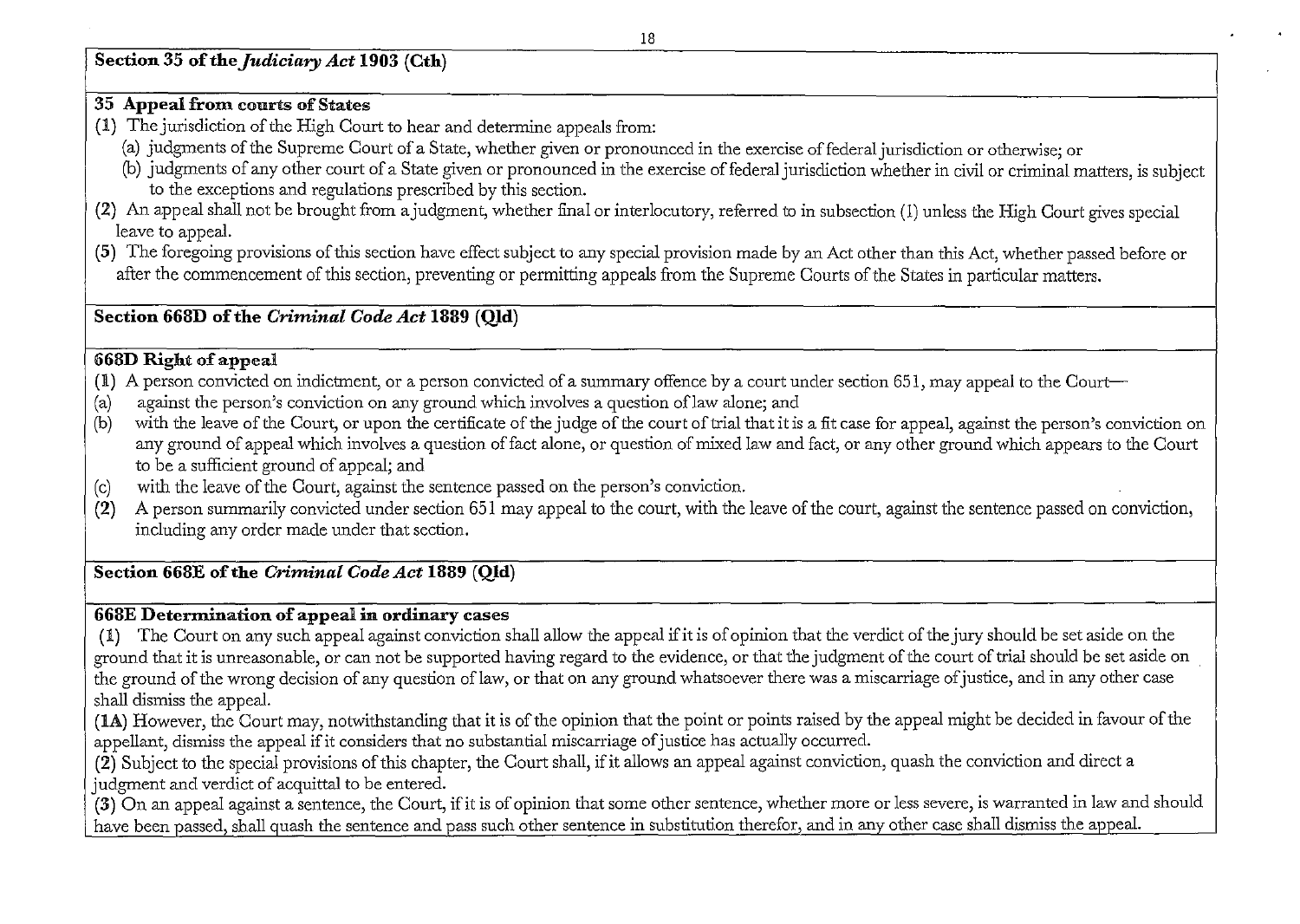### 19 Offence Provisions Sections 208, 210, 216, 229B *Criminal Code Act* 1889 (Qld)

Count 1: Section 229B of the *Criminal Code Act* 1889 (QJd). Maintaining a sexual relationship with a child under 16 years between 3July 1989 and 31 March 1999.

### Offence provision as it existed at the relevant time

| Period                   | Reprint No. /          | <b>Text of section</b>                                                                                      |
|--------------------------|------------------------|-------------------------------------------------------------------------------------------------------------|
|                          | <b>Amending</b>        |                                                                                                             |
|                          | Legislation            |                                                                                                             |
| $3$ July $1989 - 3$ July | Inserted into the      | Maintaining a sexual relationship with a child under 16                                                     |
| 1997                     | Criminal Code Act      | 229B.(1) Any adult who maintains an unlawful relationship of a sexual nature with a child under the         |
|                          | 1889 (Qld) by s 23     | age of 16 years is guilty of a crime and is liable to imprisonment for 7 years.                             |
|                          | of the Criminal Code,  | (IA) A person shall not be convicted of the offence defined in subsection (1) unless it is shown that the   |
|                          | Evidence Act and Other | offender, as an adult, has, during the period in which it is alleged that the offender maintained the       |
|                          | Acts Amendment 1989    | relationship in issue with the child, done an act defined to constitute an offence of a sexual nature in    |
|                          | (Qld)                  | relation to the child, other than an offence defined in section $210(1)(e)$ or (f), on 3 or more occasions  |
|                          |                        | and evidence of the doing of any such act shall be admissible and probative of the maintenance of the       |
|                          | As it appears in       | relationship notwithstanding that the evidence does not disclose the dates or the exact circumstances of    |
|                          | Reprint No. 1          | those occasions.                                                                                            |
|                          |                        | (1B) If in the course of the relationship of a sexual nature the offender has committed an offence of a     |
|                          |                        | sexual nature for which the offender is liable to imprisonment for 5 years or more but less than 14         |
|                          |                        | years, the offender is liable in respect of maintaining the relationship to imprisonment for 14 years.      |
|                          |                        | (1C) If in the course of the relationship of a sexual nature the offender has committed an offence of a     |
|                          |                        | sexual nature for which the offender is liable to imprisonment for 14 years or more, the offender is        |
|                          |                        | liable in respect of maintaining the relationship to imprisonment for life.                                 |
|                          |                        | (1D) If the offence defined in subsection (1) is alleged to have been committed in respect of a child of or |
|                          |                        | above the age of 12 years, it is a defence to prove that the accused person believed, on reasonable         |
|                          |                        | grounds, that the child was of or above the age of 16 years at the commencement of the period in            |
|                          |                        | which the person maintained the relationship in issue.                                                      |
|                          |                        | (2) A person may be charged in 1 indictment with an offence defined in subsection (1) and with any          |
|                          |                        | other offence of a sexual nature alleged to have been committed by the person in the course of the          |
|                          |                        | relationship in issue in the first mentioned offence and the person may be convicted of and punished for    |
|                          |                        | any or all of the offences so charged.                                                                      |
|                          |                        | (2A) However, where the offender is sentenced to a term of imprisonment for the first mentioned             |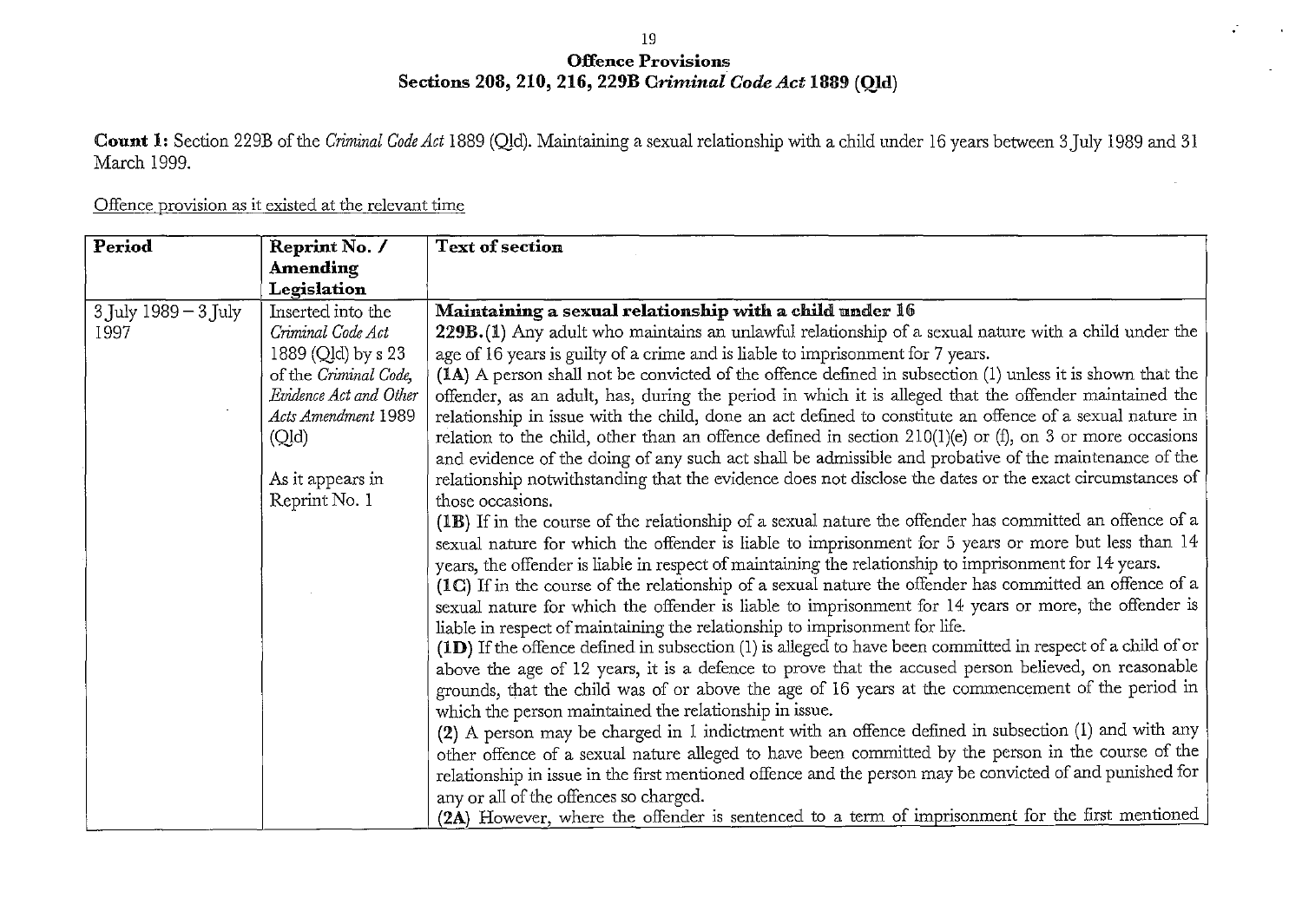| Period           | Reprint No. /      | <b>Text of section</b>                                                                                                                                                                              |
|------------------|--------------------|-----------------------------------------------------------------------------------------------------------------------------------------------------------------------------------------------------|
|                  | Amending           |                                                                                                                                                                                                     |
|                  | Legislation        |                                                                                                                                                                                                     |
|                  |                    | offence and a term of imprisonment for the other offence an order shall not be made directing that 1 of<br>those sentences take effect from the expiration of deprivation of liberty for the other. |
|                  |                    | (3) A prosecution for an offence defined in subsection (1) shall not be commenced without the consent                                                                                               |
|                  |                    | of a Crown Law Officer.                                                                                                                                                                             |
| 4 July 1997 - 31 | Amended by s 33 of | Maintaining a sexual relationship with a child under 16                                                                                                                                             |
| March 1999       | the Criminal Law   | 229B.(1) Any adult who maintains an unlawful relationship of a sexual nature with a child under the                                                                                                 |
|                  | Amendment Act 1997 | prescribed age is guilty of a crime and is liable to imprisonment for 14 years.                                                                                                                     |
|                  | (Qld)              | (2) A person shall not be convicted of the offence defined in subsection (1) unless it is shown that the                                                                                            |
|                  |                    | accused person, as an adult, has, during the period in which it is alleged that he or she maintained the                                                                                            |
|                  | As it appears in   | relationship in issue with the child, done an act defined to constitute an offence of a sexual nature in                                                                                            |
|                  | Reprint No. 1C     | relation to the child, other than an offence defined in section $210(1)(e)$ or (f), on 3 or more occasions                                                                                          |
|                  |                    | and evidence of the doing of any such act shall be admissible and probative of the maintenance of the                                                                                               |
|                  |                    | relationship notwithstanding that the evidence does not disclose the dates or the exact circumstances of                                                                                            |
|                  |                    | those occasions.                                                                                                                                                                                    |
|                  |                    | (3) If in the course of the relationship of a sexual nature the offender has committed an offence of a                                                                                              |
|                  |                    | sexual nature for which the offender is liable to imprisonment for 14 years or more, the offender is                                                                                                |
|                  |                    | liable in respect of maintaining the relationship to imprisonment for life.                                                                                                                         |
|                  |                    | $(4)$ If<br>the offence of a sexual nature mentioned in subsection (2) is alleged to have been committed in                                                                                         |
|                  |                    | (a)<br>respect of a child of or above 12 years; and                                                                                                                                                 |
|                  |                    | the offence is defined under section 208 or 2098;<br>(b)                                                                                                                                            |
|                  |                    | it is a defence to prove that the accused person believed throughout the relationship, on reasonable                                                                                                |
|                  |                    | grounds, that the child was of or above 18 years.                                                                                                                                                   |
|                  |                    | $(5)$ If                                                                                                                                                                                            |
|                  |                    | the offence of a sexual nature mentioned in subsection (2) is alleged to have been committed in<br>(a)                                                                                              |
|                  |                    | respect of a child of or above 12 years; and                                                                                                                                                        |
|                  |                    | the offence is one other than one defined under section 208 or 209;<br>b)                                                                                                                           |
|                  |                    | it is a defence to prove that the accused person believed throughout the relationship, on reasonable                                                                                                |
|                  |                    | grounds, that the child was of or above 16 years.                                                                                                                                                   |
|                  |                    | (6) A person may be charged in 1 indictment with an offence defined in this section and with any other                                                                                              |
|                  |                    | offence of a sexual nature alleged to have been committed by him or her in the course of the                                                                                                        |
|                  |                    | relationship in issue in the first mentioned offence and he or she may be convicted of and punished for                                                                                             |
|                  |                    | any or all of the offences so charged.                                                                                                                                                              |
|                  |                    | (7) However, where the offender is sentenced to a term of imprisonment for the first mentioned offence                                                                                              |

20

 $\cdot$ 

 $\mathbb{I}$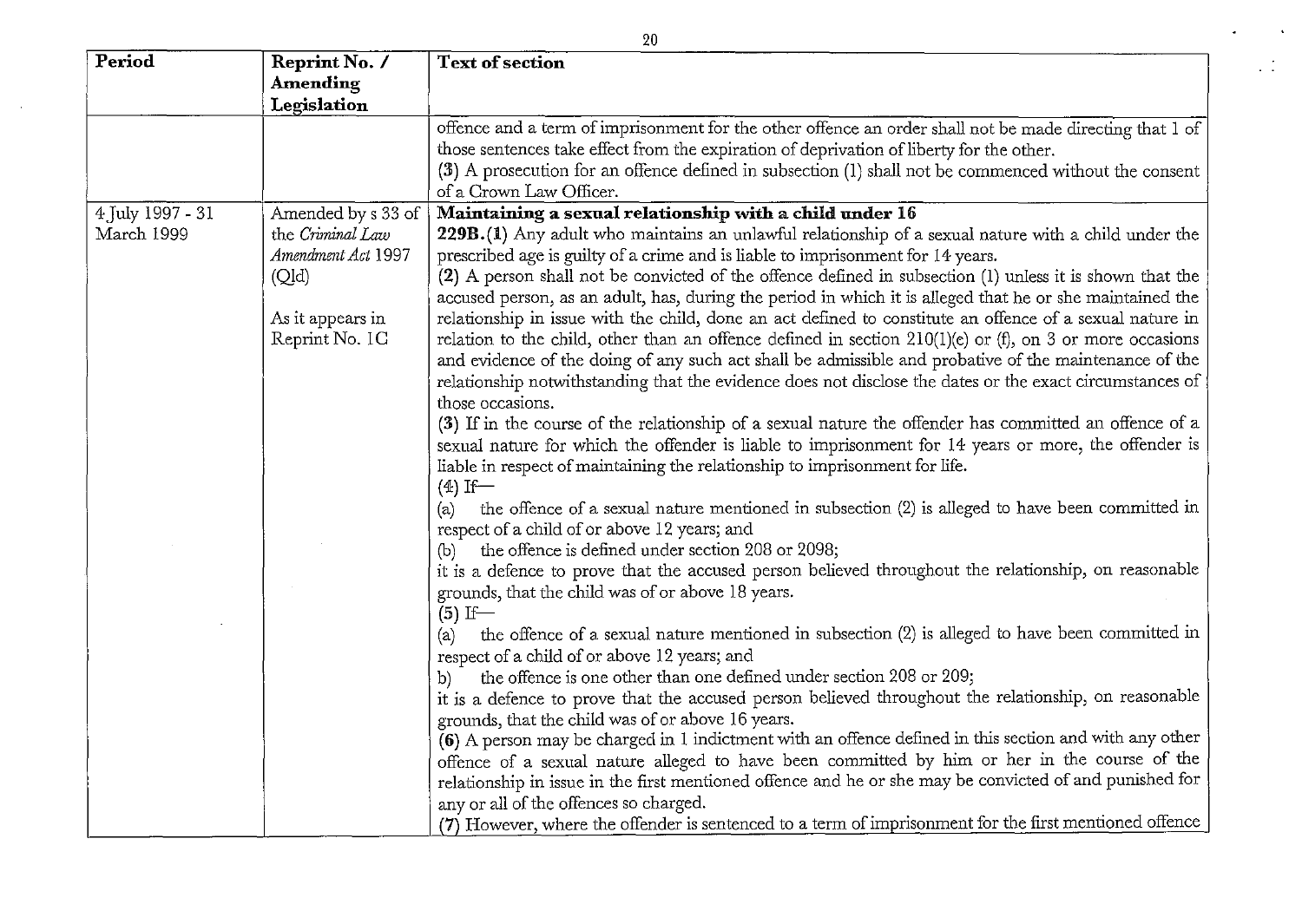| Period | Reprint No. /<br><b>Amending</b><br>Legislation | 21<br><b>Text of section</b>                                                                                                                                                                                                                                                                                                                                                                                                                                                                                                                                                                                                                                                     |
|--------|-------------------------------------------------|----------------------------------------------------------------------------------------------------------------------------------------------------------------------------------------------------------------------------------------------------------------------------------------------------------------------------------------------------------------------------------------------------------------------------------------------------------------------------------------------------------------------------------------------------------------------------------------------------------------------------------------------------------------------------------|
|        |                                                 | and a term of imprisonment for the other offence an order shall not be made directing that 1 of those<br>sentences take effect from the expiration of deprivation of liberty for the other.<br>(8) A prosecution for an offence defined in this section shall not be commenced without the consent of<br>a Crown Law Officer.<br>(9) In this section—" <b>prescribed age</b> <sup>99</sup> means—<br>(a) to the extent that the relationship involves an act defined to constitute an offence in section 208 or<br>$209 - 18$ years; or<br>to the extent that the relationship involves any other act defined to constitute an offence of a<br>(b)<br>sexual nature $-16$ years. |

# Current offence provision

| Period              | Reprint No. /       | <b>Text of section</b>                                                                                      |
|---------------------|---------------------|-------------------------------------------------------------------------------------------------------------|
|                     | <b>Amending</b>     |                                                                                                             |
|                     | Legislation         |                                                                                                             |
| 1 December $2008 -$ | Amended to its      | Maintaining a sexual relationship with a child                                                              |
| present             | present form by s   | 229B. (1) Any adult who maintains an unlawful sexual relationship with a child under the prescribed         |
|                     | 43 of the Criminal  | age commits a crime.                                                                                        |
|                     | Code and Other Acts | Maximum penalty-life imprisonment.                                                                          |
|                     | Amendment Act 2008  | An unlawful sexual relationship is a relationship that involves more than 1 unlawful sexual act<br>(2)      |
|                     | (QId)               | over any period.                                                                                            |
|                     |                     | For an adult to be convicted of the offence of maintaining an unlawful sexual relationship with a<br>(3)    |
|                     | As it appears in    | child, all the members of the jury must be satisfied beyond reasonable doubt that the evidence              |
|                     | Reprint No. 7       | establishes that an unlawful sexual relationship with the child involving unlawful sexual acts existed.     |
|                     |                     | However, in relation to the unlawful sexual acts involved in an unlawful sexual relationship—<br>(4)        |
|                     |                     | the prosecution is not required to allege the particulars of any unlawful sexual act that would be<br>(a)   |
|                     |                     | necessary if the act were charged as a separate offence; and                                                |
|                     |                     | the jury is not required to be satisfied of the particulars of any unlawful sexual act that it would<br>(b) |
|                     |                     | have to be satisfied of if the act were charged as a separate offence; and                                  |
|                     |                     | all the members of the jury are not required to be satisfied about the same unlawful sexual acts.<br>(c)    |
|                     |                     | If the child was at least 12 years when the crime was alleged to have been committed, it is a<br>(5)        |
|                     |                     | defence to prove the adult believed on reasonable grounds the child was at least the prescribed age.        |
|                     |                     | An adult can not be prosecuted for the crime without a Crown Law Officer's consent.<br>(6)                  |
|                     |                     | An adult may be charged in 1 indictment with-<br>$\left( 7\right)$                                          |

 $\ddot{\phantom{a}}$ 

 $\omega_{\rm{max}}$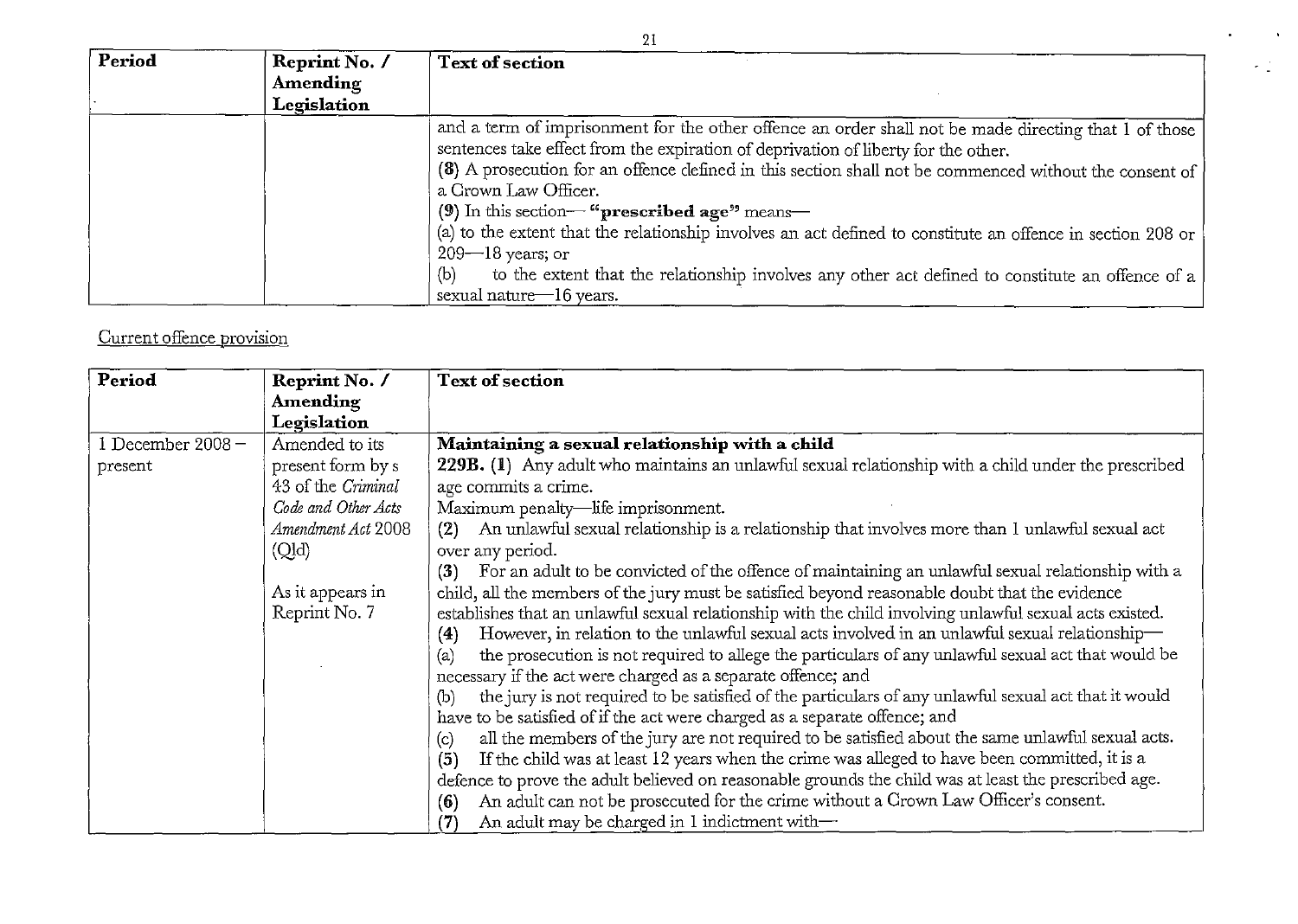| Period | Reprint No. /   | <b>Text of section</b>                                                                                                |
|--------|-----------------|-----------------------------------------------------------------------------------------------------------------------|
|        | <b>Amending</b> |                                                                                                                       |
|        | Legislation     |                                                                                                                       |
|        |                 | (a) the offence of maintaining an unlawful sexual relationship with a child (the <i>maintaining offence</i> );<br>and |
|        |                 | (b) I or more other offences of a sexual nature alleged to have been committed by the adult in relation               |
|        |                 | to the child in the course of the alleged unlawful sexual relationship (the other offence or offences).               |
|        |                 | The adult charged in 1 indictment as mentioned in subsection (7) may be convicted of and<br>(8)                       |
|        |                 | punished for any or all of the offences charged.                                                                      |
|        |                 | However, if the adult is-<br>(9)                                                                                      |
|        |                 | charged in 1 indictment as mentioned in subsection (7); and<br>(a)                                                    |
|        |                 | sentenced to imprisonment for the maintaining offence and for the other offence or offences;<br>(b)                   |
|        |                 | the court imposing imprisonment may not order that the sentence for the maintaining offence be                        |
|        |                 | served cumulatively with the sentence or sentences for the other offence or offences.                                 |
|        |                 | $(10)$ In this section-                                                                                               |
|        |                 | <b>offence of a sexual nature</b> means an offence defined in section 208, 210 (other than section $210(1)(e)$ )      |
|        |                 | or (f), 215, 222, 349, 350 or 352.                                                                                    |
|        |                 | <b>prescribed age</b> , for a child, means-                                                                           |
|        |                 | if the unlawful sexual relationship involves an act that constitutes, or would constitute (if it were<br>(a)          |
|        |                 | sufficiently particularised), an offence defined in section 208-18 years; or                                          |
|        |                 | in any other case—16 years.<br>(b)                                                                                    |

 $\sim$   $\sim$ 

 $\sim 100$ 

22

 $\mathcal{A}$ 

Ž.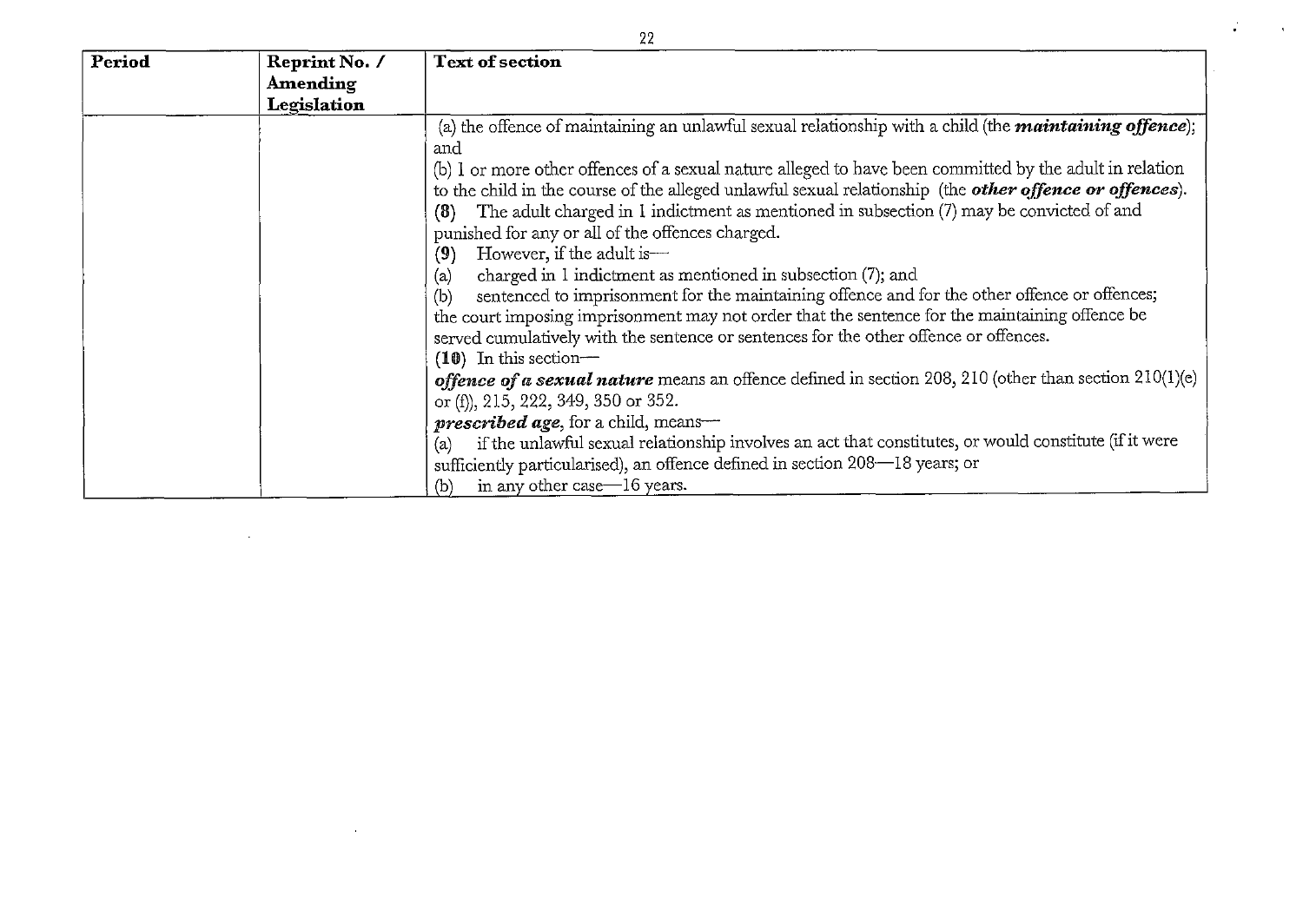#### 23

 $\ddot{\phantom{a}}$ 

**Count 2** *(acquitted):* Section 216 of the *Criminal Code Act* 1889 (QId). Indecent treatment of a child under 16 years on a date unlmown between 4 July 1987 and 6 July 1988.

Offence provision as it existed at the relevant time

| Period                                               | Reprint No. /<br>Amending<br>Legislation | <b>Text of section</b>                                                                                                                                                                                                                                                                                                                          |
|------------------------------------------------------|------------------------------------------|-------------------------------------------------------------------------------------------------------------------------------------------------------------------------------------------------------------------------------------------------------------------------------------------------------------------------------------------------|
| $\frac{4 \text{ July } 1987 - 6 \text{ July}}{2000}$ |                                          | <b>Indecent Treatment of Girls under Sixteen</b>                                                                                                                                                                                                                                                                                                |
| 1988                                                 |                                          | 216. Any person who unlawfully and indecently deals with a girl under the age of sixteen years is guilty<br>of a misdemeanour, and is liable to imprisonment with hard labour for five years.<br>If the girl is under the age of fourteen years he is liable to imprisonment with hard labour for seven                                         |
|                                                      |                                          | years.<br>It is a defence to a charge of the offence defined in this section to prove that the accused person<br>believed, on reasonable grounds, that the girl was of or above the age of sixteen years.<br>The term 'deal with' includes doing any act which, if done without consent, would constitute an assault<br>as hereinafter defined. |

Current offence provision

 $\ddot{\phantom{a}}$ 

 $\cdot$ 

This section was repealed in its entirety by s14 of the *Criminal Code, Evidence Act and Other Acts, Amendment Act* 1989 (Qld) No. 17.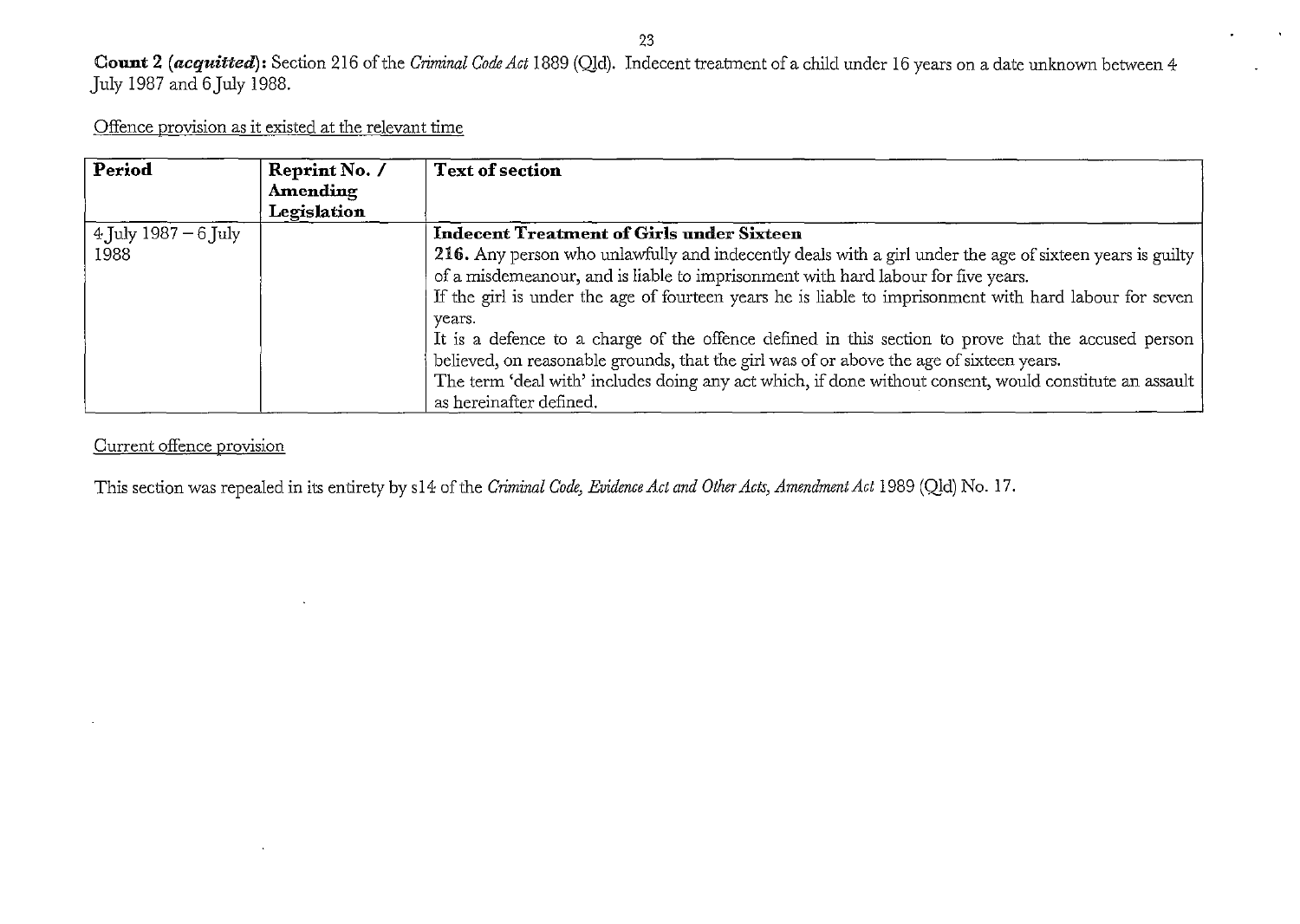24

**Count** 3 *(acquitted):* Section 210 of the *Criminal Code Act* 1889 (QJd). Indecent treatment of a child under 16 years, Lineal Descendent, Under Care, Under 12, on dates unlmown between 4July 1989 and 6July 1991.

Offence provision as it existed at the relevant time

| Period                 | Reprint No. /          | <b>Text of section</b>                                                                                       |
|------------------------|------------------------|--------------------------------------------------------------------------------------------------------------|
|                        | <b>Amending</b>        |                                                                                                              |
|                        | Legislation            |                                                                                                              |
| $4$ July 1989 – 6 July | Amended by s12 of      | Indecent treatment of children under sixteen                                                                 |
| 1991                   | the Criminal Code,     | 210. Any person who $-$                                                                                      |
|                        | Evidence Act and Other | (1) unlawfully and indecently deals with a child under the age of sixteen years;                             |
|                        | Acts Amendment Act     | (2) unlawfully procures a child under the age of sixteen years to commit an indecent act;                    |
|                        | 1989 (Qld) No. 17      | (3) unlawfully permits himself to be indecently dealt with by a child under the age of sixteen years;        |
|                        |                        | (4) wilfully and unlawfully exposes a child under the age of sixteen years to an indecent act by the         |
|                        |                        | offender or any other person;                                                                                |
|                        |                        | (5) without legitimate reason, takes any indecent photograph or records, by means of any device, any         |
|                        |                        | indecent visual image of a child under the age of sixteen years,                                             |
|                        |                        | is guilty of an indictable offence.                                                                          |
|                        |                        | If the child is of or above the age of twelve years, the offender is guilty of a misdemeanour, and is liable |
|                        |                        | to imprisonment for five years.                                                                              |
|                        |                        | If the child is under the age of twelve years, the offender is guilty of a crime, and is liable to           |
|                        |                        | imprisonment for ten years.                                                                                  |
|                        |                        | If the child is, to the knowledge of the offender, his lineal descendant or if the offender is the guardian  |
|                        |                        | of the child or, for the time being, has the child under his care, he is guilty of a crime, and is liable to |
|                        |                        | imprisonment for ten years.                                                                                  |
|                        |                        | If the offence is alleged to have been committed in respect of a child of or above the age of twelve years,  |
|                        |                        | it is a defence to prove that the accused person believed, on reasonable grounds, that the child was of or   |
|                        |                        | above the age of sixteen years.                                                                              |
|                        |                        | A person may be convicted of an offence defined in this section upon the uncorroborated testimony of         |
|                        |                        | one witness, but the Court shall warn the jury of the danger of acting on such testimony unless they         |
|                        |                        | find that it is corroborated in some material particular by other evidence implicating that person.          |
|                        |                        | The term 'deals with' includes doing any act which, if done without consent, would constitute an             |
|                        |                        | assault as defined in this Code.                                                                             |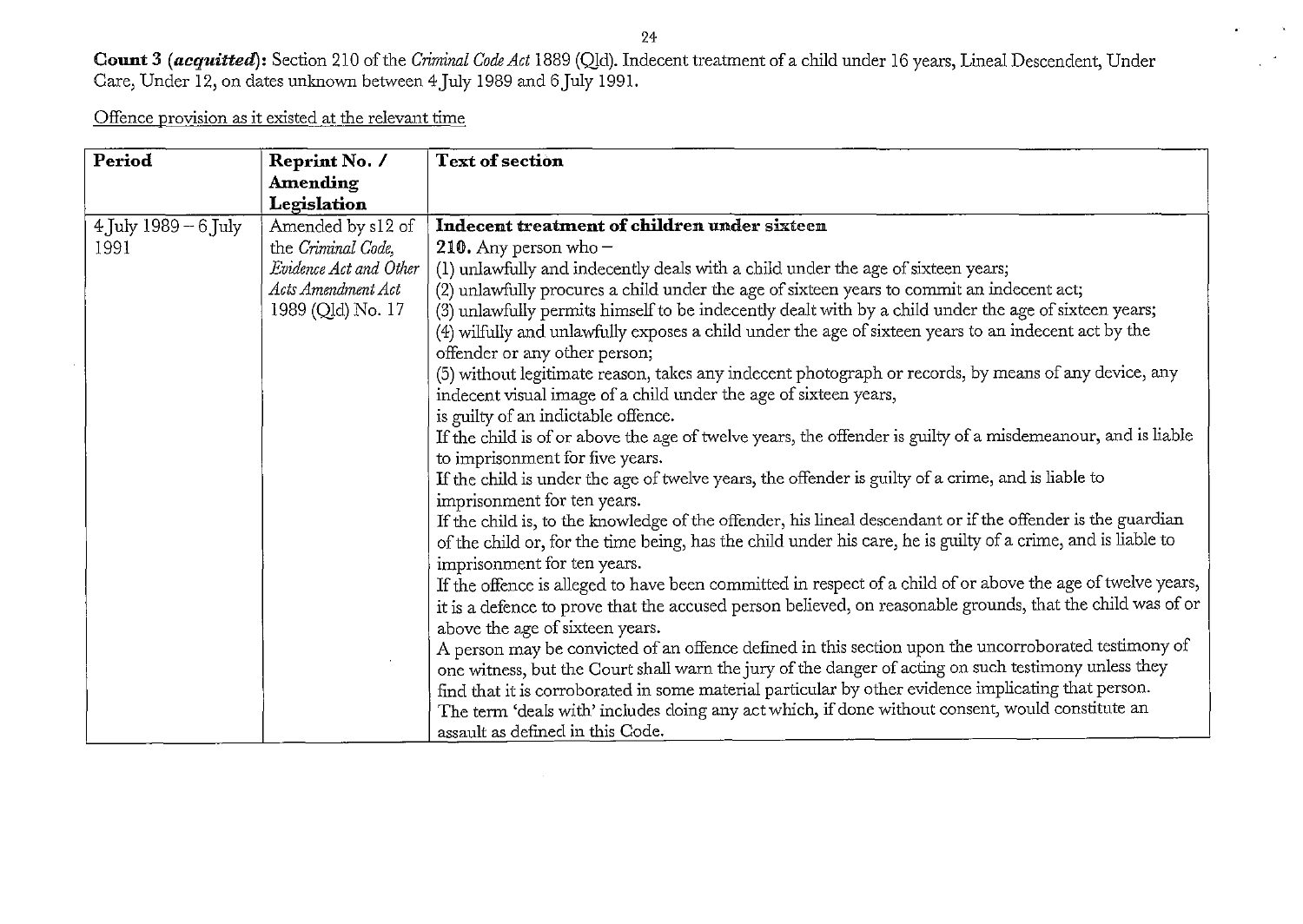### Current offence provision

See below at page 26.

**Counts** 4 *(acquitted),* 5, 7, 9, 11: Section 210 of the *Criminal Code Act* 1889 (QJd). Indecent treatment of a child under 16 years, Lineal Descendent, Under Care, on dates unlmown between 4July 1997 and 31 March 1999.

Offence provision as it existed at the relevant time

| Period            | Reprint No. /    | <b>Text of section</b>                                                                                        |
|-------------------|------------------|---------------------------------------------------------------------------------------------------------------|
|                   | Amending         |                                                                                                               |
|                   | Legislation      |                                                                                                               |
| $4$ July $1997 -$ | As it appears in | Indecent treatment of children under 16                                                                       |
| 31 March 1999     | Reprint No. 1C   | $210.(1)$ Any person who-                                                                                     |
|                   |                  | (a) unlawfully and indecently deals with a child under the age of 16 years;                                   |
|                   |                  | (b) unlawfully procures a child under the age of 16 years to commit and indecent act;                         |
|                   |                  | (c) unlawfully permits himself or herself to be indecently dealt with by a child under the age of 16 years;   |
|                   |                  | (d) willfully and unlawfully exposes a child under the age of 16 years to an indecent act by the offender     |
|                   |                  | or any other person;                                                                                          |
|                   |                  | (e) without legitimate reason, wilfully exposes a child under the age of 16 years to any indecent object      |
|                   |                  | or any indecent film, videotape, audiotape, picture, photograph or printed written matter;                    |
|                   |                  | (f) without legitimate reason, takes any indecent photograph or records, by means of any device, any          |
|                   |                  | indecent visual image of a child under the age of 16 years;                                                   |
|                   |                  | is guilty of an indictable offence.                                                                           |
|                   |                  | (2) If the child is of or above the age of 12 years, the offender is guilty of and is liable to imprisonment  |
|                   |                  | for 10 years.                                                                                                 |
|                   |                  | (3) If the child is under the age of 12 years, the offender is guilty of a crime, and is liable to            |
|                   |                  | imprisonment for 14 years.                                                                                    |
|                   |                  | (4) If the child is, to the knowledge of the offender, his or her lineal descendant or if the offender is the |
|                   |                  | guardian of the child or, for the time being, has the child under his or her care, the offender is guilty of  |
|                   |                  | a crime, and is liable to imprisonment for 14 years.                                                          |
|                   |                  | (5) If the offence is alleged to have been committed in respect of a child of or above the age of 12 years,   |
|                   |                  | it is a defence to prove that the accused person believed, on reasonable grounds, that the child was of or    |
|                   |                  | above the age of 16 years.                                                                                    |
|                   |                  | $(6)$ In this section—                                                                                        |
|                   |                  | "deals with" includes doing any act which, if done without consent, would constitute an assault as            |
|                   |                  | defined in this Code.                                                                                         |

 $\sim$ 

 $\frac{1}{2}$  ,  $\frac{1}{2}$  ,  $\frac{1}{2}$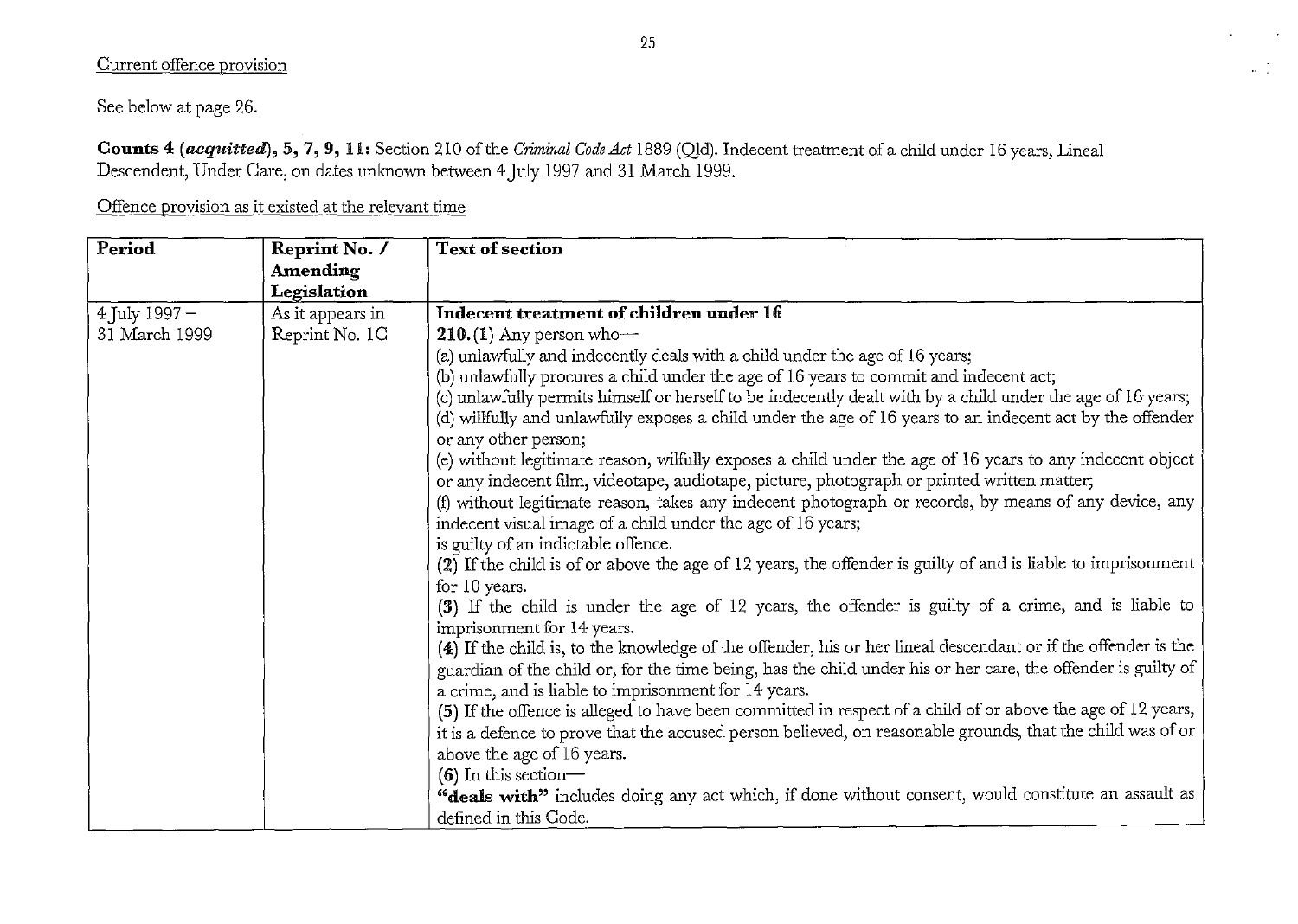Current offence provision

| Period           | Reprint No. /      | <b>Text of section</b>                                                                                        |
|------------------|--------------------|---------------------------------------------------------------------------------------------------------------|
|                  | Amending           |                                                                                                               |
|                  | Legislation        |                                                                                                               |
| 8 December 2005- | Amended by s 166   | Indecent treatment of children under 16                                                                       |
| present          | of the Justice and | 210 (1) Any person who-                                                                                       |
|                  | Other Legislation  | unlawfully and indecently deals with a child under the age of 16 years; or<br>(a)                             |
|                  | Amendment Act 2005 | unlawfully procures a child under the age of 16 years to commit an indecent act; or<br>(b)                    |
|                  | (Qld)              | unlawfully permits himself or herself to be indecently dealt with by a child under the age of 16<br>(c)       |
|                  |                    | years; or                                                                                                     |
|                  | As it appears in   | wilfully and unlawfully exposes a child under the age of 16 years to an indecent act by the<br>(d)            |
|                  | Reprint No. 5B     | offender or any other person; or                                                                              |
|                  |                    | without legitimate reason, wilfully exposes a child under the age of 16 years to any indecent object<br>(e)   |
|                  |                    | or any indecent film, videotape, audiotape, picture, photograph or printed or written matter; or              |
|                  |                    | (f) without legitimate reason, takes any indecent photograph or records, by means of any device, any          |
|                  |                    | indecent visual image of a child under the age of 16 years;                                                   |
|                  |                    | is guilty of an indictable offence.                                                                           |
|                  |                    | If the child is of or above the age of 12 years, the offender is guilty of a crime, and is liable to<br>(2)   |
|                  |                    | imprisonment for 14 years.                                                                                    |
|                  |                    | If the child is under the age of 12 years, the offender is guilty of a crime, and is liable to<br>(3)         |
|                  |                    | imprisonment for 20 years.                                                                                    |
|                  |                    | If the child is, to the knowledge of the offender, his or her lineal descendant or if the offender is<br>(4)  |
|                  |                    | the guardian of the child or, for the time being, has the child under his or her care, the offender is guilty |
|                  |                    | of a crime, and is liable to imprisonment for 20 years.                                                       |
|                  |                    | If the offence is alleged to have been committed in respect of a child of or above the age of 12<br>(5)       |
|                  |                    | years, it is a defence to prove that the accused person believed, on reasonable grounds, that the child       |
|                  |                    | was of or above the age of 16 years.                                                                          |
|                  |                    | In this section-<br>(6)                                                                                       |
|                  |                    | deals with includes doing any act which, if done without consent, would constitute an assault as              |
|                  |                    | defined in this Code.                                                                                         |

 $\mathcal{L}$ 

 $\sim 10$ 

 $\frac{1}{2}$  .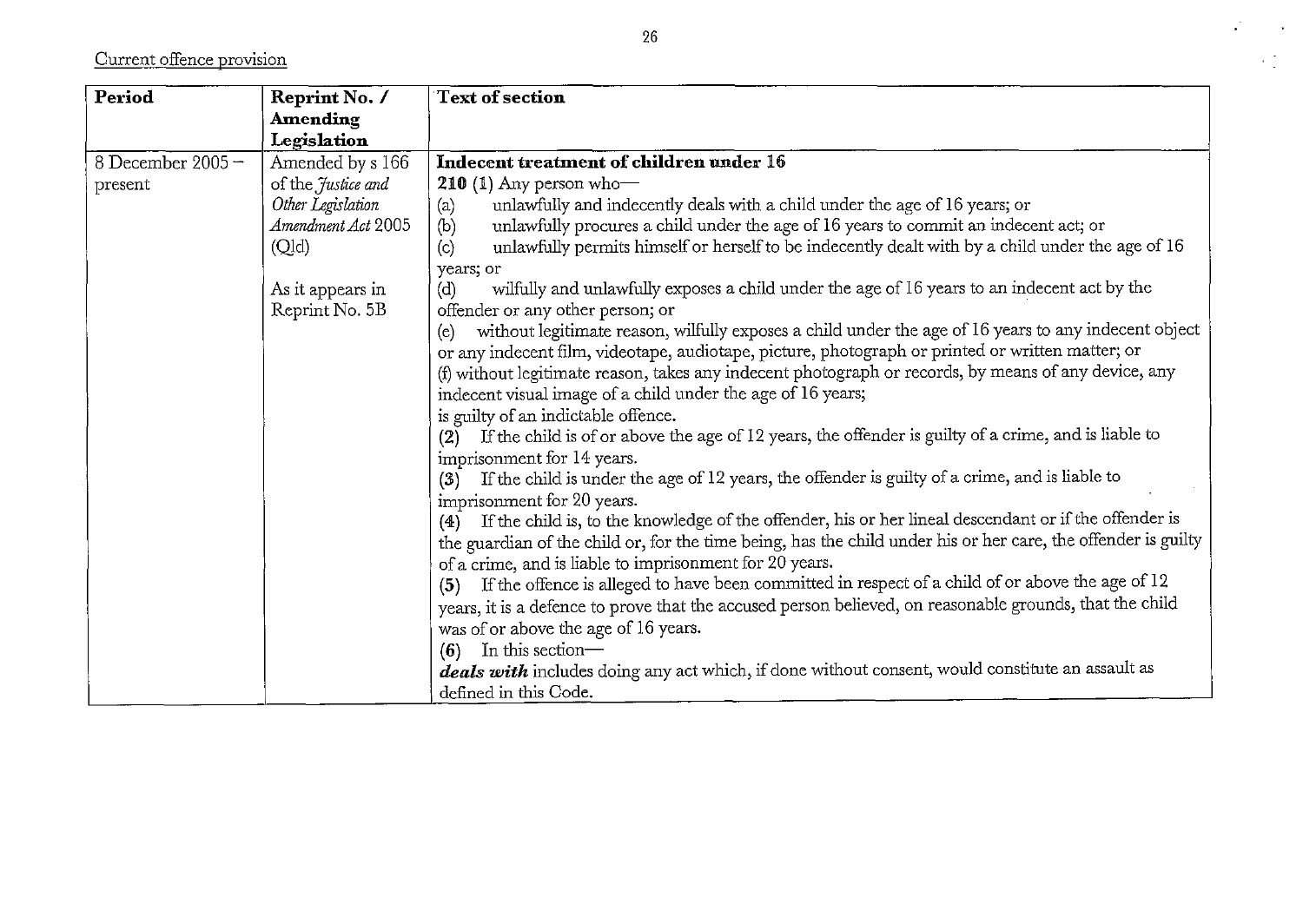$\mathbf{r}$  $\mathcal{L}^{\pm}$ 

Counts 6, \$, HI, 12, Section 208 of the *Criminal Code Act* 1889 (QId). Unlawful sodomy on dates unlmown between 4July 1997 and 31 March 1999.

Offence provision as it existed at the relevant time

| Period          | Reprint No. /    | Text of section                                                                                           |
|-----------------|------------------|-----------------------------------------------------------------------------------------------------------|
|                 | <b>Amending</b>  |                                                                                                           |
|                 | Legislation      |                                                                                                           |
| 4 July 1997 -   | As it appears in | Unlawful sodomy                                                                                           |
| 8 December 1997 | Reprint No. 1C   | <b>208.</b> (1) Any person who-                                                                           |
|                 |                  | sodomises a person under 18 years; or<br>(a)                                                              |
|                 |                  | permits a male person under 18 years to sodomise him or her; or<br>(b)                                    |
|                 |                  | sodomises an intellectually impaired person; or<br>(c)                                                    |
|                 |                  | permits an intellectually impaired person to sodomise him or her;<br>(d)                                  |
|                 |                  | commits a crime.                                                                                          |
|                 |                  | Maximum penalty—14 years imprisonment                                                                     |
|                 |                  | (2) The offender is liable to imprisonment for life if the offence is committed in respect of-            |
|                 |                  | a child under 12 years; or<br>(a)                                                                         |
|                 |                  | a child, or an intellectually impaired person, who is to the knowledge of the offender-<br>(b)            |
|                 |                  | his or her lineal descendant; or                                                                          |
|                 |                  | under his or her guardianship or care.<br>(ii)                                                            |
|                 |                  | (3) For an offence defined in subsection $(1)(a)$ or $(b)$ alleged to have been committed in respect of a |
|                 |                  | child who is 12 years or more, it is a defence to prove that the accused person believed, on reasonable   |
|                 |                  | grounds, that the person in respect of whom the offence was committed was 18 years or more.               |
|                 |                  | (4) It is a defence to a charge of an offence defined in subsection (1)(c) or (d) to prove $-$            |
|                 |                  | that the accused person believed on reasonable grounds that the person was not an intellectually<br>(a)   |
|                 |                  | impaired person; or                                                                                       |
|                 |                  | that the act that was the offence did not, in the circumstances, constitute sexual exploitation of<br>(b) |
|                 |                  | the intellectually impaired person.                                                                       |

 $\mathcal{I}$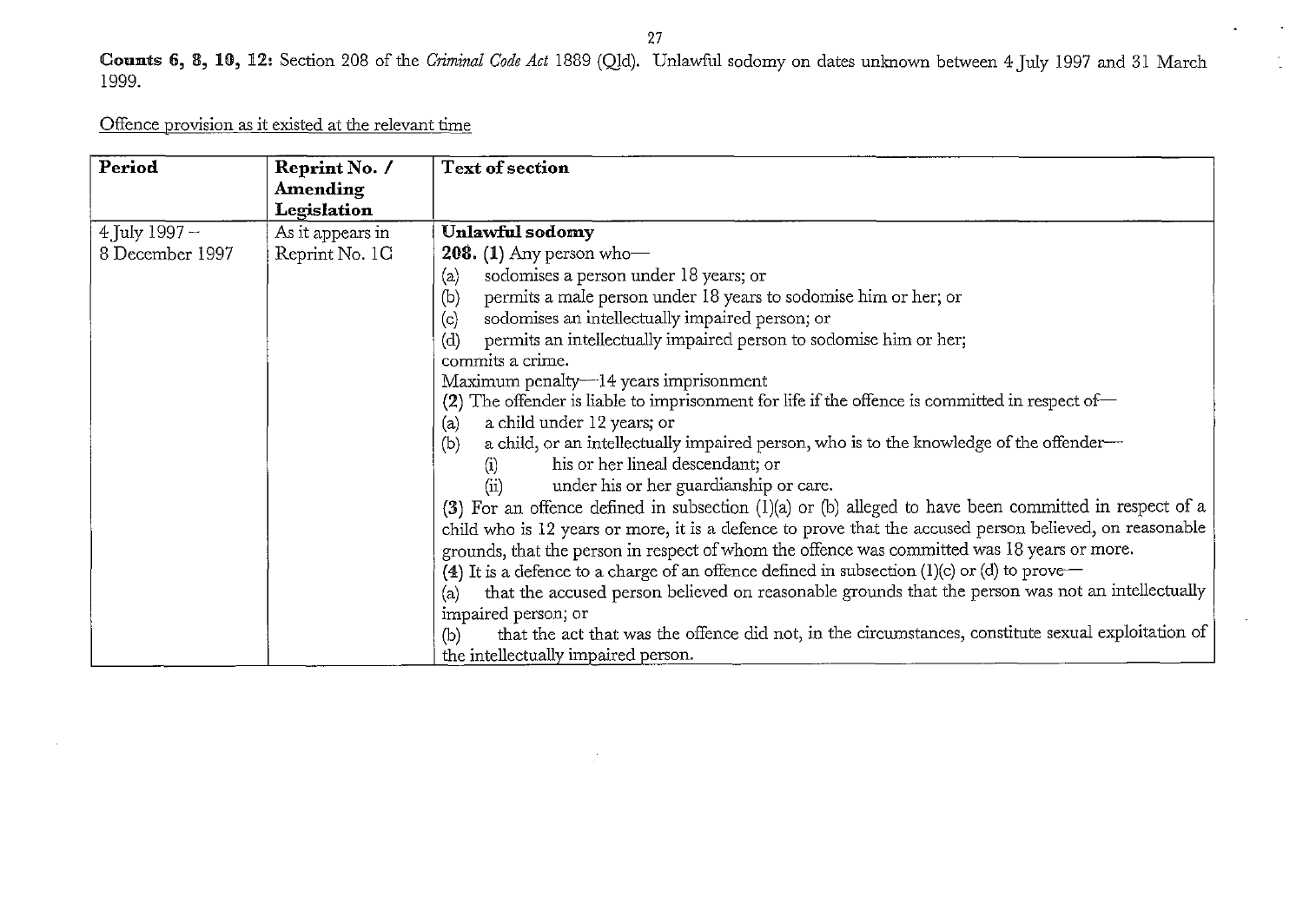| 28                  |                       |                                                                                                            |  |
|---------------------|-----------------------|------------------------------------------------------------------------------------------------------------|--|
| Period              | Reprint No. /         | <b>Text of section</b>                                                                                     |  |
|                     | <b>Amending</b>       |                                                                                                            |  |
|                     | Legislation           |                                                                                                            |  |
| 9 December 1997 $-$ | Amended by s 3 of     | <b>Unlawful sodomy</b>                                                                                     |  |
| 31 March 1999       | the Justice and Other | 208. (1) Any person who-                                                                                   |  |
|                     | Legislation           | sodomises a person under 18 years; or<br>(a)                                                               |  |
|                     | <i>(Miscellaneous</i> | (b)<br>permits a male person under 18 years to sodomise him or her; or                                     |  |
|                     | Provisions) Act 1997  | sodomises an intellectually impaired person; or<br>(c)                                                     |  |
|                     | (Qld)                 | permits an intellectually impaired person to sodomise him or her;<br>(d)                                   |  |
|                     |                       | commits a crime.                                                                                           |  |
|                     | As it appears in      | Maximum penalty—14 years imprisonment.                                                                     |  |
|                     | Reprint No. 2A        | (2) The offender is liable to imprisonment for life if the offence is committed in respect of $\sim$       |  |
|                     |                       | a child under 12 years; or (b) a child, or an intellectually impaired person, who is to the<br>(a)         |  |
|                     |                       | knowledge of the offender-                                                                                 |  |
|                     |                       | his or her lineal descendant; or<br>(i)                                                                    |  |
|                     |                       | under his or her guardianship or care.<br>(ii)                                                             |  |
|                     |                       | (3) For an offence defined in subsection $(1)(a)$ or $(b)$ alleged to have been committed in respect of a  |  |
|                     |                       | child who is 12 years or more, it is a defence to prove that the accused person believed, on reasonable    |  |
|                     |                       | grounds, that the person in respect of whom the offence was committed was 18 years or more.                |  |
|                     |                       | (4) It is a defence to a charge of an offence defined in subsection $(1)(c)$ or $(d)$ to prove             |  |
|                     |                       | that the accused person believed on reasonable grounds that the person was not an intellectually<br>(a)    |  |
|                     |                       | impaired person; or                                                                                        |  |
|                     |                       | (b) that the act that was the offence did not, in the circumstances, constitute sexual exploitation of the |  |
|                     |                       | intellectually impaired person.                                                                            |  |

 $\bar{z}$